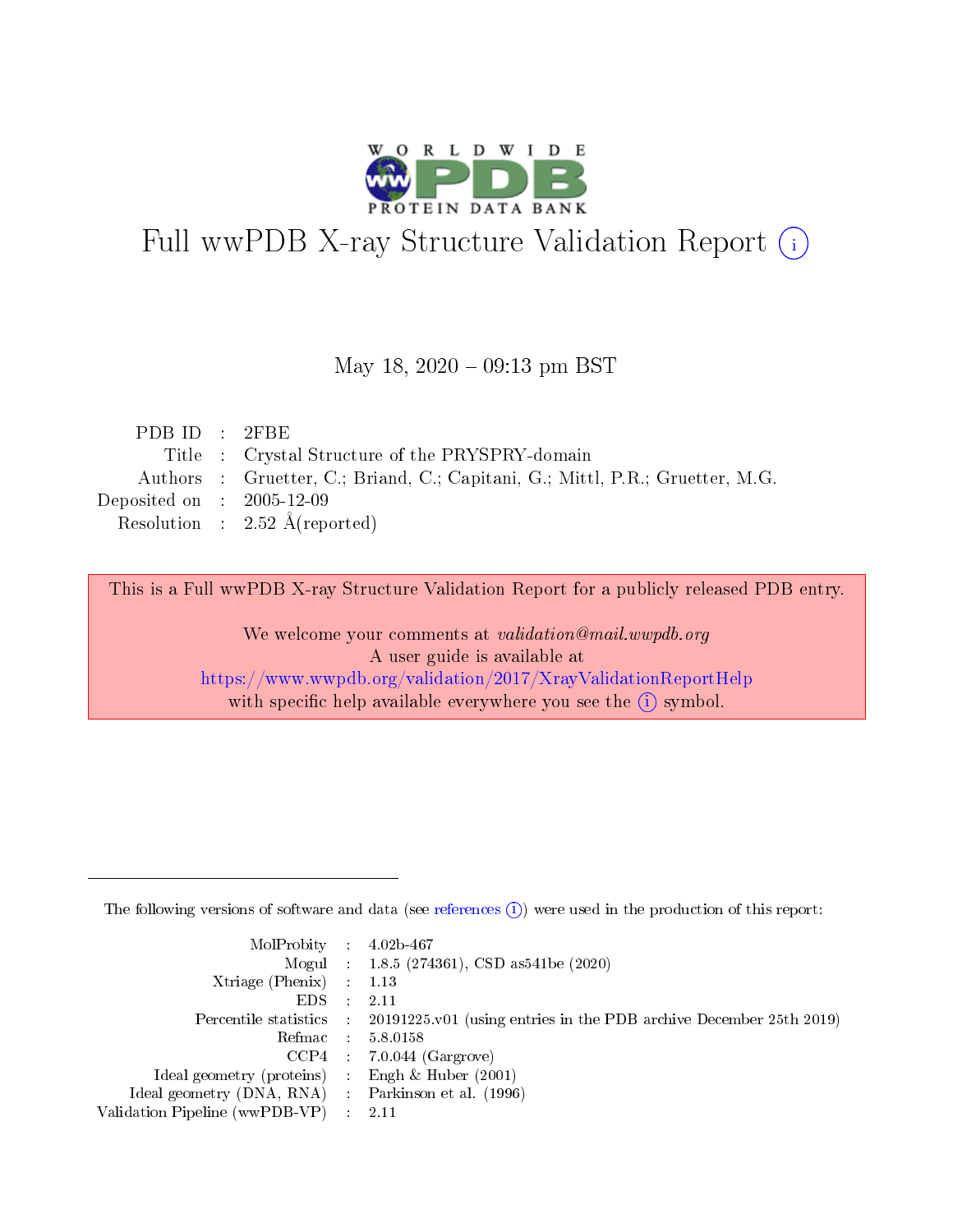## 1 [O](https://www.wwpdb.org/validation/2017/XrayValidationReportHelp#overall_quality)verall quality at a glance  $(i)$

The following experimental techniques were used to determine the structure: X-RAY DIFFRACTION

The reported resolution of this entry is 2.52 Å.

Percentile scores (ranging between 0-100) for global validation metrics of the entry are shown in the following graphic. The table shows the number of entries on which the scores are based.



| Metric                | Whole archive        | Similar resolution                                                     |  |  |
|-----------------------|----------------------|------------------------------------------------------------------------|--|--|
|                       | $(\#\text{Entries})$ | $(\#\text{Entries},\, \text{resolution}\; \text{range}(\textup{\AA}))$ |  |  |
| $R_{free}$            | 130704               | $5743(2.54-2.50)$                                                      |  |  |
| Clashscore            | 141614               | 6463 $(2.54-2.50)$                                                     |  |  |
| Ramachandran outliers | 138981               | $6335(2.54-2.50)$                                                      |  |  |
| Sidechain outliers    | 138945               | $6337(2.54-2.50)$                                                      |  |  |
| RSRZ outliers         | 127900               | $5630(2.54-2.50)$                                                      |  |  |

The table below summarises the geometric issues observed across the polymeric chains and their fit to the electron density. The red, orange, yellow and green segments on the lower bar indicate the fraction of residues that contain outliers for  $>=3, 2, 1$  and 0 types of geometric quality criteria respectively. A grey segment represents the fraction of residues that are not modelled. The numeric value for each fraction is indicated below the corresponding segment, with a dot representing fractions <=5% The upper red bar (where present) indicates the fraction of residues that have poor fit to the electron density. The numeric value is given above the bar.

| Mol | Chain  | $\mathbf{Length}$ | Quality of chain |     |                                     |
|-----|--------|-------------------|------------------|-----|-------------------------------------|
|     | А      | 201               | 4%<br>65%        | 25% | $\cdots 6\%$                        |
|     | В      | 201               | 7%<br>58%        | 30% | 9%<br>$\bullet\bullet$              |
|     | $\cap$ | 201               | 5%<br>62%        | 31% | $\bullet\qquad\bullet\bullet\qquad$ |
|     |        | 201               | $2\%$<br>67%     | 23% | $\cdot \cdot 5\%$                   |

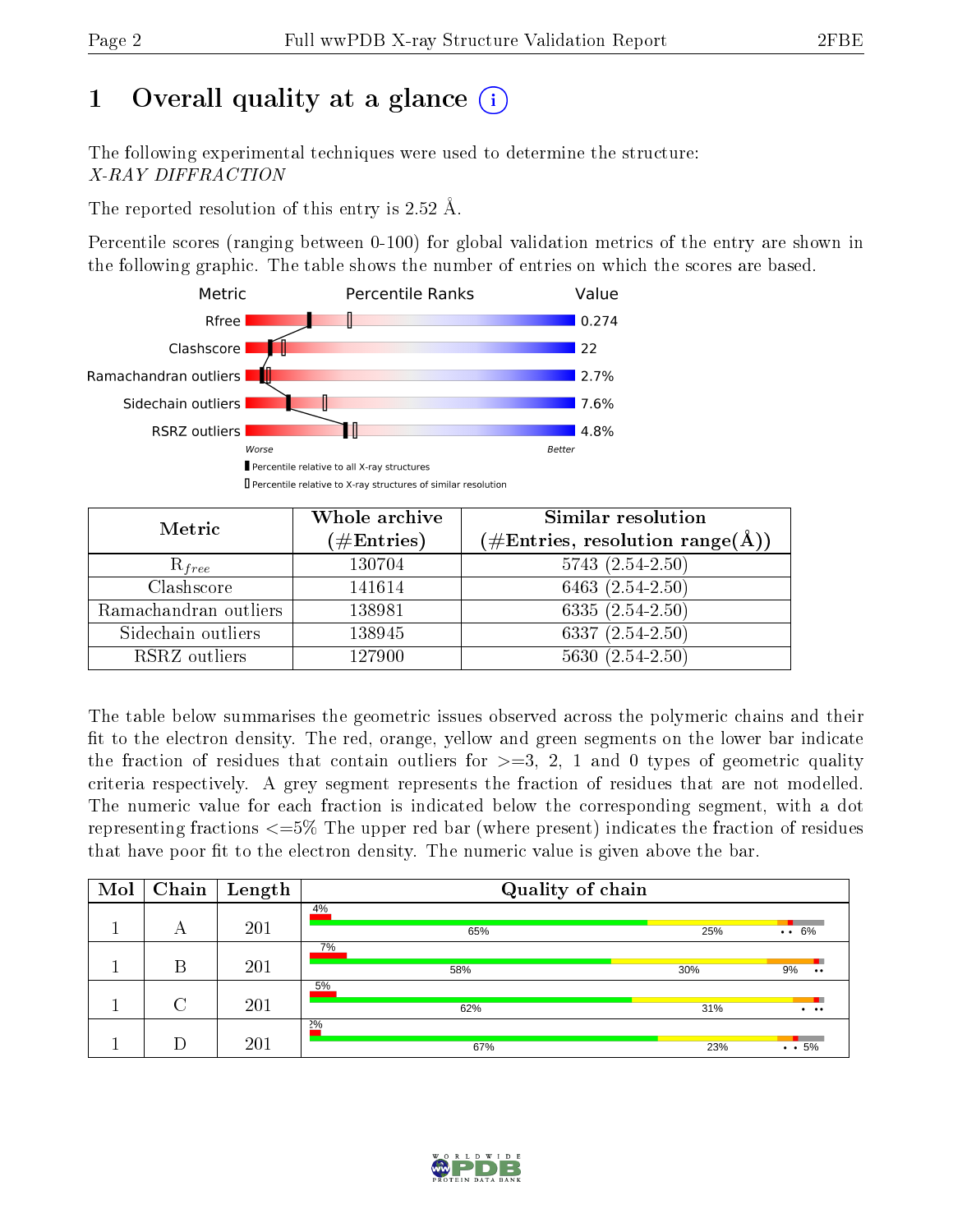## 2 Entry composition (i)

There are 2 unique types of molecules in this entry. The entry contains 6286 atoms, of which 0 are hydrogens and 0 are deuteriums.

In the tables below, the ZeroOcc column contains the number of atoms modelled with zero occupancy, the AltConf column contains the number of residues with at least one atom in alternate conformation and the Trace column contains the number of residues modelled with at most 2 atoms.

| Mol | Chain | <b>Residues</b> | Atoms |                        |     |                    |   |               | $ZeroOcc \mid AltConf \mid$ | $\operatorname{Trace}$ |  |
|-----|-------|-----------------|-------|------------------------|-----|--------------------|---|---------------|-----------------------------|------------------------|--|
|     |       | 188             | Total | $\left( \cdot \right)$ |     | $\left( \ \right)$ | S | Se            | 12                          |                        |  |
|     | А     |                 | 1484  | 938                    | 257 | 280                | 6 | 3             |                             | 0                      |  |
|     | В     | 198             | Total | C                      | N   | $\left( \right)$   | S | <sub>Se</sub> |                             | $\left( \right)$       |  |
|     |       |                 | 1544  | 974                    | 267 | 294                | 6 | 3             |                             |                        |  |
|     | G     |                 | Total | C                      | N   | $\circ$            | S | <b>Se</b>     | 7                           |                        |  |
|     | 199   | 1553            | 979   | 268                    | 297 | 6                  | 3 |               | 0                           |                        |  |
|     |       |                 | Total | С                      | N   | $\left( \right)$   | S | <sub>Se</sub> |                             | 0                      |  |
|     | 190   | 1497            | 946   | 259                    | 283 | 6                  | 3 | 3             |                             |                        |  |

 $\bullet$  Molecule 1 is a protein called PREDICTED: similar to ret finger protein-like 1.

There are 44 discrepancies between the modelled and reference sequences:

| Chain            | Residue        | Modelled   | Actual         | Comment                 | Reference   |
|------------------|----------------|------------|----------------|-------------------------|-------------|
| A                | 1              | <b>GLY</b> |                | CLONING ARTIFACT        | GB 51474829 |
| А                | $\overline{2}$ | <b>PRO</b> | ÷.             | CLONING ARTIFACT        | GB 51474829 |
| $\bf{A}$         | 3              | <b>LEU</b> |                | <b>CLONING ARTIFACT</b> | GB 51474829 |
| $\bf{A}$         | 4              | <b>GLY</b> |                | CLONING ARTIFACT        | GB 51474829 |
| $\bf{A}$         | $\overline{5}$ | SER        | $\equiv$       | CLONING ARTIFACT        | GB 51474829 |
| A                | 6              | PRO        |                | <b>CLONING ARTIFACT</b> | GB 51474829 |
| $\bf{A}$         | $\overline{7}$ | <b>GLU</b> | L.             | CLONING ARTIFACT        | GB 51474829 |
| А                | 12             | <b>MSE</b> | MET            | MODIFIED RESIDUE        | GB 51474829 |
| A                | 93             | GLU        | <b>VAL</b>     | CLONING ARTIFACT        | GB 51474829 |
| $\boldsymbol{A}$ | 118            | <b>MSE</b> | <b>MET</b>     | MODIFIED RESIDUE        | GB 51474829 |
| А                | 138            | <b>MSE</b> | <b>MET</b>     | MODIFIED RESIDUE        | GB 51474829 |
| $\mathbf B$      | $\mathbf{1}$   | <b>GLY</b> |                | CLONING ARTIFACT        | GB 51474829 |
| $\mathbf B$      | $\overline{2}$ | PRO        | ÷              | CLONING ARTIFACT        | GB 51474829 |
| B                | 3              | <b>LEU</b> |                | <b>CLONING ARTIFACT</b> | GB 51474829 |
| B                | $\overline{4}$ | <b>GLY</b> |                | <b>CLONING ARTIFACT</b> | GB 51474829 |
| $\mathbf B$      | $\overline{5}$ | <b>SER</b> | ÷              | CLONING ARTIFACT        | GB 51474829 |
| B                | 6              | PRO        | $\overline{a}$ | CLONING ARTIFACT        | GB 51474829 |
| $\boldsymbol{B}$ | $\overline{7}$ | GLU        | $\equiv$       | CLONING ARTIFACT        | GB 51474829 |
| $\mathbf{B}$     | 12             | <b>MSE</b> | <b>MET</b>     | MODIFIED RESIDUE        | GB 51474829 |
| B                | 93             | GLU        | VAL            | CLONING ARTIFACT        | GB 51474829 |
| B                | 118            | <b>MSE</b> | <b>MET</b>     | MODIFIED RESIDUE        | GB 51474829 |

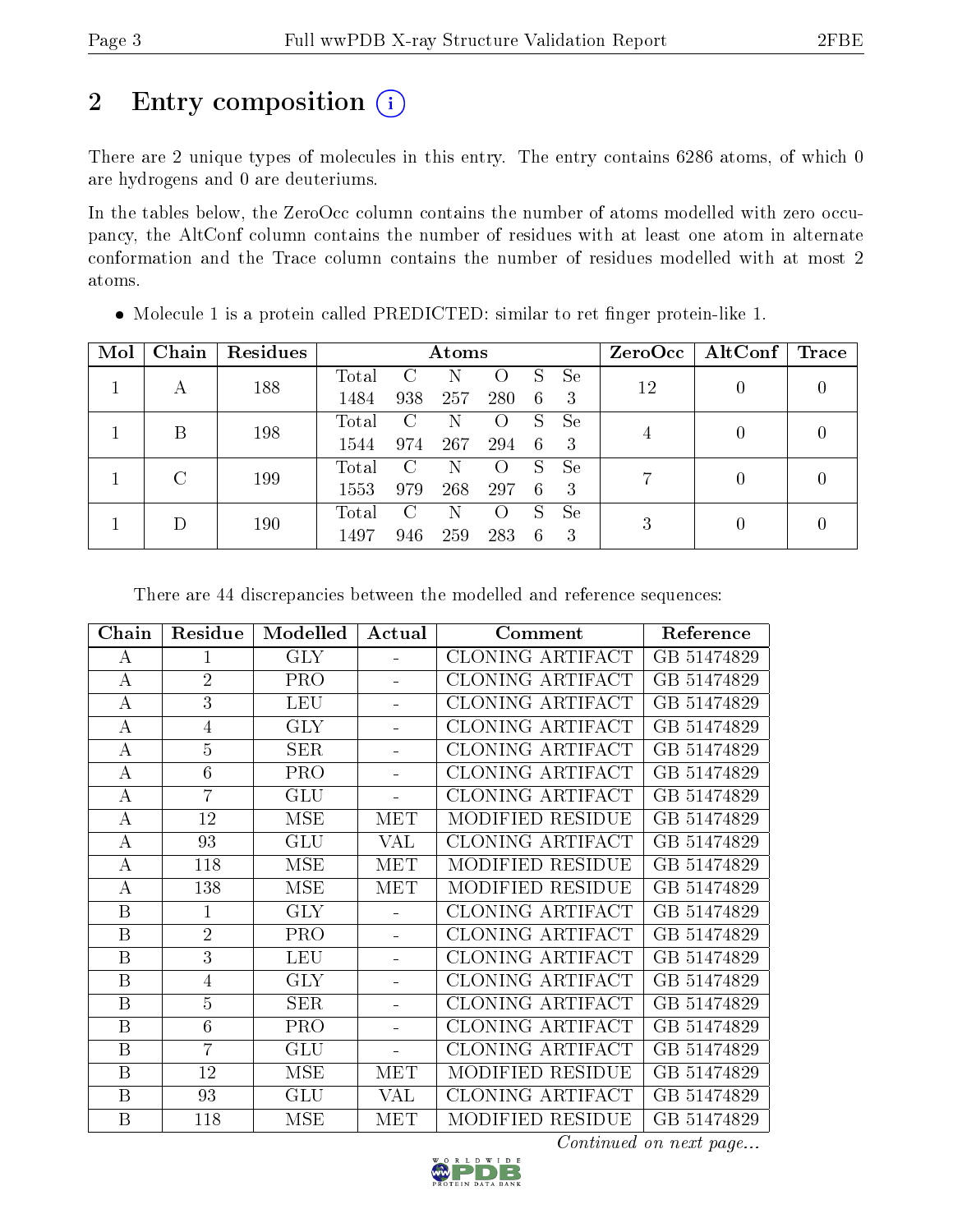| Chain              | Residue        | Modelled                  | Actual                  | Comment                 |             |
|--------------------|----------------|---------------------------|-------------------------|-------------------------|-------------|
| B                  | 138            | <b>MSE</b>                | <b>MET</b>              | MODIFIED RESIDUE        | GB 51474829 |
| $\overline{C}$     | $\mathbf{1}$   | <b>GLY</b>                | L.                      | CLONING ARTIFACT        | GB 51474829 |
| $\overline{C}$     | $\overline{2}$ | PRO                       |                         | CLONING ARTIFACT        | GB 51474829 |
| $\mathcal{C}$      | 3              | <b>LEU</b>                | $\overline{a}$          | CLONING ARTIFACT        | GB 51474829 |
| $\overline{C}$     | $\overline{4}$ | <b>GLY</b>                |                         | <b>CLONING ARTIFACT</b> | GB 51474829 |
| $\mathcal{C}$      | $\overline{5}$ | <b>SER</b>                | à,                      | <b>CLONING ARTIFACT</b> | GB 51474829 |
| $\overline{C}$     | 6              | PRO                       |                         | <b>CLONING ARTIFACT</b> | GB 51474829 |
| $\overline{\rm C}$ | $\overline{7}$ | GLU                       |                         | <b>CLONING ARTIFACT</b> | GB 51474829 |
| $\overline{C}$     | 12             | <b>MSE</b>                | MET                     | MODIFIED RESIDUE        | GB 51474829 |
| $\overline{\rm C}$ | 93             | $\overline{\mathrm{GLU}}$ | $\overline{\text{VAL}}$ | <b>CLONING ARTIFACT</b> | GB 51474829 |
| $\mathcal C$       | 118            | <b>MSE</b>                | <b>MET</b>              | MODIFIED RESIDUE        | GB 51474829 |
| $\overline{C}$     | 138            | <b>MSE</b>                | <b>MET</b>              | MODIFIED RESIDUE        | GB 51474829 |
| D                  | $\mathbf{1}$   | <b>GLY</b>                |                         | CLONING ARTIFACT        | GB 51474829 |
| $\mathbf D$        | $\overline{2}$ | PRO                       |                         | <b>CLONING ARTIFACT</b> | GB 51474829 |
| $\mathbf D$        | $\overline{3}$ | <b>LEU</b>                |                         | <b>CLONING ARTIFACT</b> | GB 51474829 |
| $\mathbf D$        | 4              | <b>GLY</b>                |                         | <b>CLONING ARTIFACT</b> | GB 51474829 |
| $\mathbf D$        | $\overline{5}$ | $\overline{\text{SER}}$   |                         | <b>CLONING ARTIFACT</b> | GB 51474829 |
| $\mathbf D$        | 6              | PRO                       | L,                      | CLONING ARTIFACT        | GB 51474829 |
| $\mathbf D$        | $\overline{7}$ | <b>GLU</b>                |                         | CLONING ARTIFACT        | GB 51474829 |
| $\mathbf D$        | 12             | <b>MSE</b>                | <b>MET</b>              | MODIFIED RESIDUE        | GB 51474829 |
| D                  | 93             | <b>GLU</b>                | VAL                     | CLONING ARTIFACT        | GB 51474829 |
| D                  | 118            | <b>MSE</b>                | <b>MET</b>              | MODIFIED RESIDUE        | GB 51474829 |
| $\mathbf D$        | 138            | MSE                       | <b>MET</b>              | MODIFIED RESIDUE        | GB 51474829 |

 $\bullet\,$  Molecule 2 is water.

| Mol |   | Chain   Residues | Atoms                                 | $ZeroOcc$   AltConf |
|-----|---|------------------|---------------------------------------|---------------------|
| 2   |   | 44               | Total<br>$\left($<br>44<br>44         |                     |
| 2   | В | 48               | Total<br>$\bigcap$<br>48<br>48        |                     |
| 2   |   | 50               | Total<br>$\left( \right)$<br>50<br>50 |                     |
| 2   |   | 66               | Total<br>$\left( \right)$<br>66<br>66 |                     |



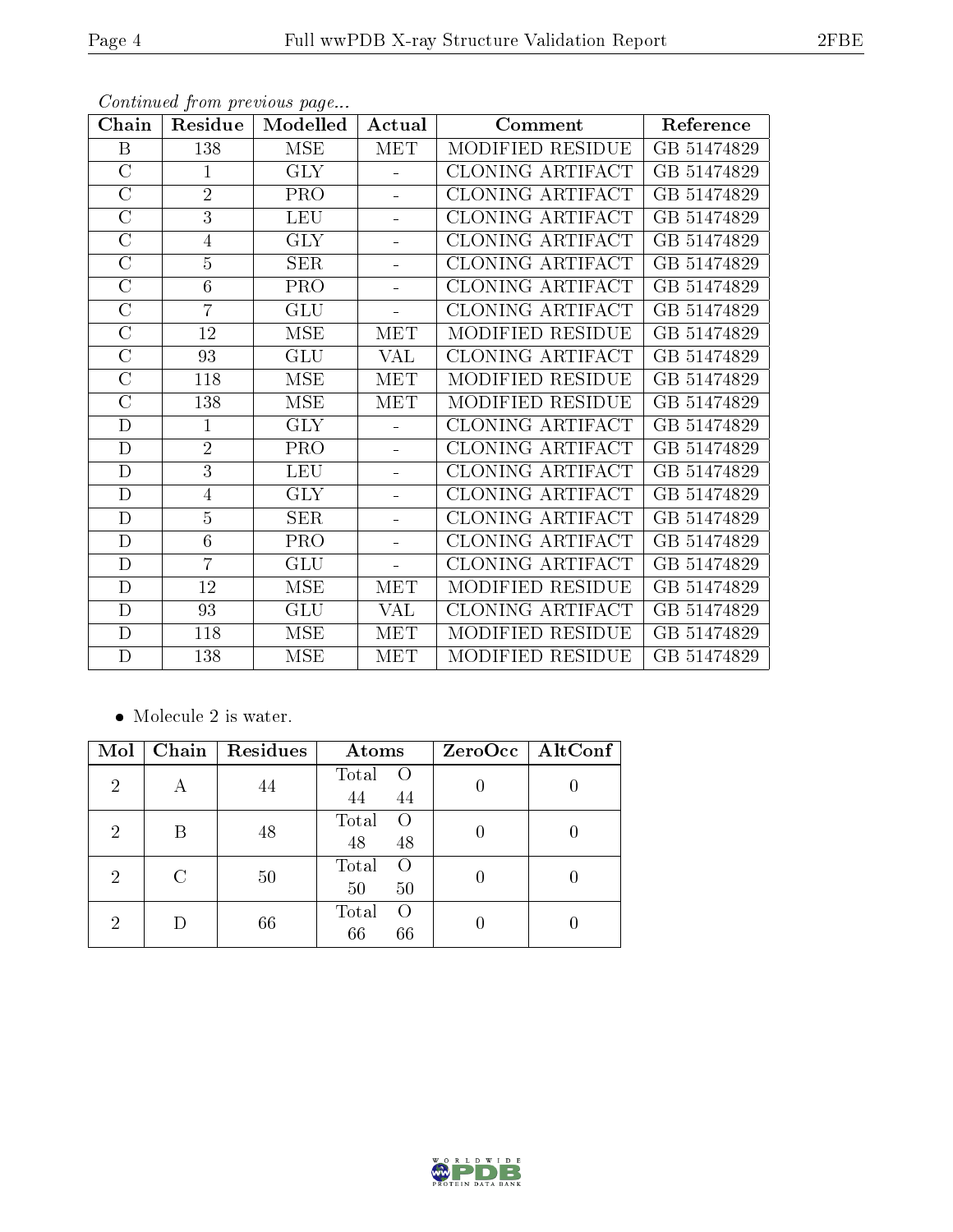$\frac{5}{85}$  $\frac{8}{2}$  $\frac{1}{8}$ R88  $\frac{8}{8}$  $\frac{8}{3}$  $\frac{1}{8}$ I92  $\overline{\mathbf{E}}$ H98  $\frac{9}{2}$ K109  $\frac{9110}{2}$  $\frac{11}{11}$ V116 L121

## 3 Residue-property plots  $(i)$

These plots are drawn for all protein, RNA and DNA chains in the entry. The first graphic for a chain summarises the proportions of the various outlier classes displayed in the second graphic. The second graphic shows the sequence view annotated by issues in geometry and electron density. Residues are color-coded according to the number of geometric quality criteria for which they contain at least one outlier: green  $= 0$ , yellow  $= 1$ , orange  $= 2$  and red  $= 3$  or more. A red dot above a residue indicates a poor fit to the electron density ( $\text{RSRZ} > 2$ ). Stretches of 2 or more consecutive residues without any outlier are shown as a green connector. Residues present in the sample, but not in the model, are shown in grey.



• Molecule 1: PREDICTED: similar to ret finger protein-like 1

• Molecule 1: PREDICTED: similar to ret finger protein-like 1

P125 Q126  $\frac{127}{1}$ H128 F133 M138 R139  $\frac{9}{21}$ I141 E157 I158 E162 R165 F168 A169  $\frac{1}{2}$ K171



I180 L181 C184 S185 S197 S198 E199 GLY LYS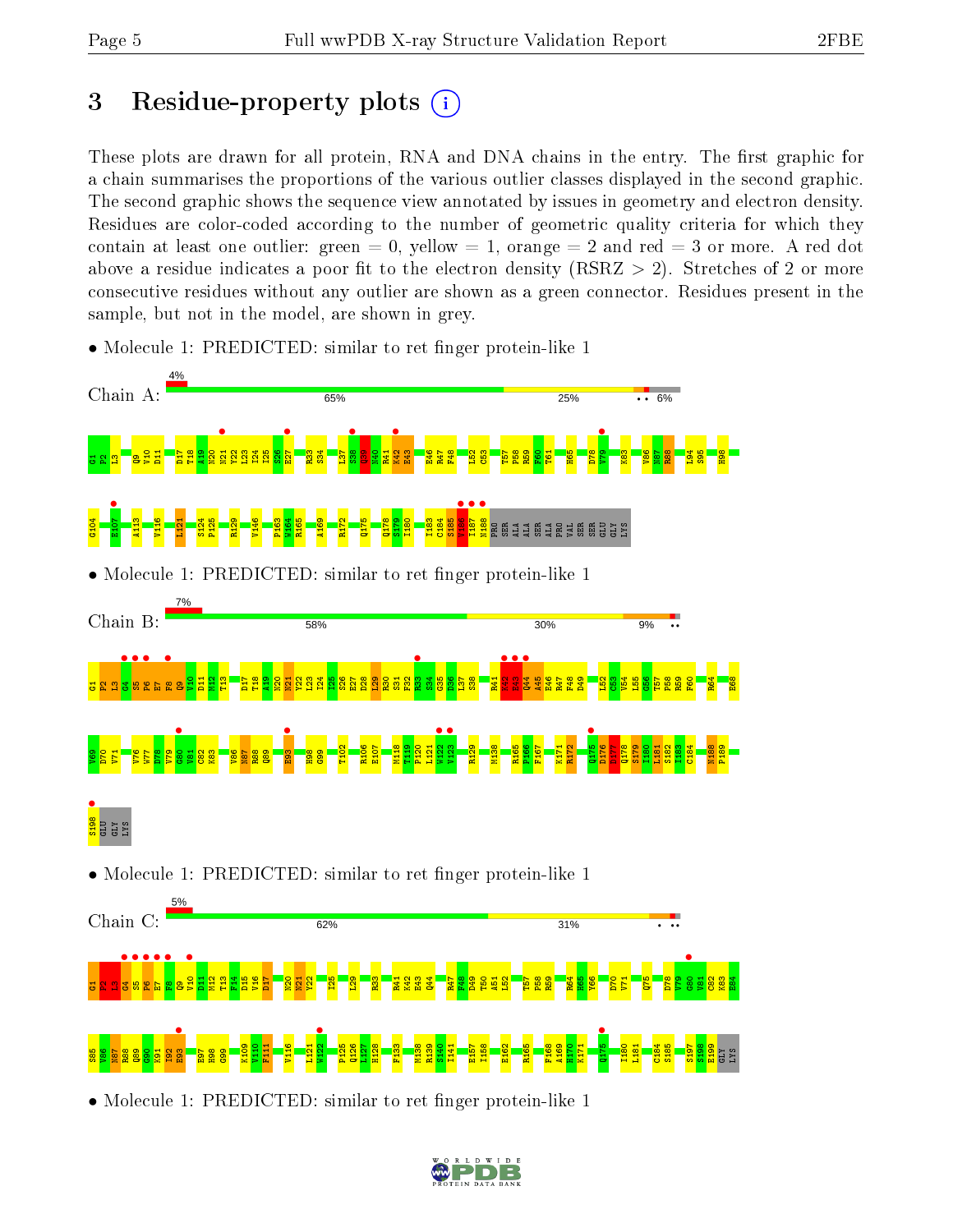

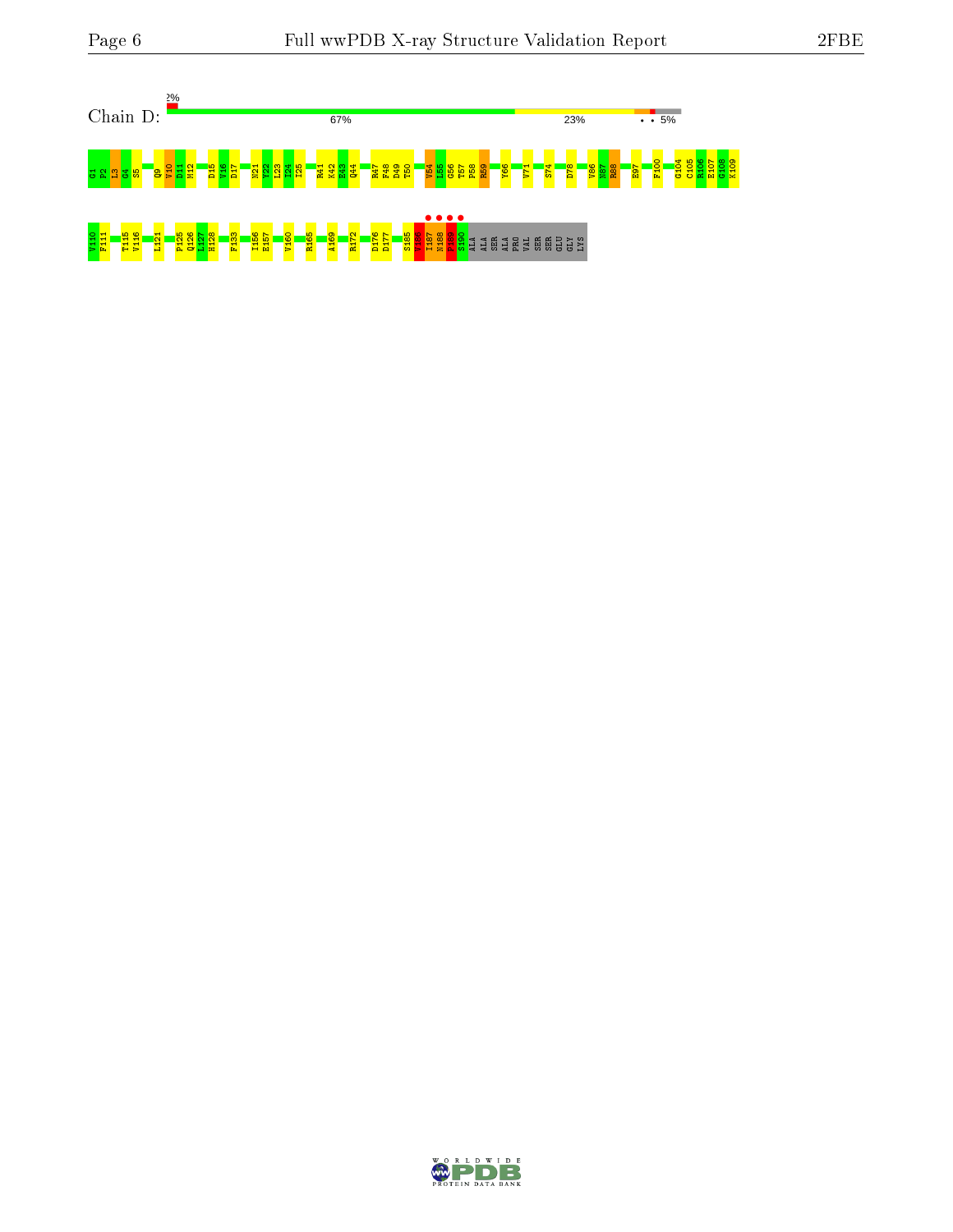### 4 Data and refinement statistics  $(i)$

| Property                                                                | Value                                           | Source     |
|-------------------------------------------------------------------------|-------------------------------------------------|------------|
| Space group                                                             | P 41 2 2                                        | Depositor  |
| Cell constants                                                          | 77.22Å 77.22Å 297.30Å                           | Depositor  |
| a, b, c, $\alpha$ , $\beta$ , $\gamma$                                  | $90.00^{\circ}$ $90.00^{\circ}$ $90.00^{\circ}$ |            |
| Resolution $(A)$                                                        | $30.46 - 2.52$                                  | Depositor  |
|                                                                         | $34.30 - 2.52$                                  | <b>EDS</b> |
| % Data completeness                                                     | $96.1(30.46-2.52)$                              | Depositor  |
| (in resolution range)                                                   | $96.1 (34.30 - 2.52)$                           | <b>EDS</b> |
| $R_{merge}$                                                             | (Not available)                                 | Depositor  |
| $\mathrm{R}_{sym}$                                                      | 0.08                                            | Depositor  |
| $\langle I/\sigma(I) \rangle^{-1}$                                      | $2.97$ (at $2.51\text{\AA}$ )                   | Xtriage    |
| Refinement program                                                      | <b>CNS 1.1</b>                                  | Depositor  |
| $R, R_{free}$                                                           | 0.227, 0.277                                    | Depositor  |
|                                                                         | $0.225$ ,<br>0.274                              | DCC        |
| $R_{free}$ test set                                                     | $1502$ reflections $(4.94\%)$                   | wwPDB-VP   |
| Wilson B-factor $(A^2)$                                                 | 48.5                                            | Xtriage    |
| Anisotropy                                                              | 0.108                                           | Xtriage    |
| Bulk solvent $k_{sol}(\mathrm{e}/\mathrm{A}^3),\,B_{sol}(\mathrm{A}^2)$ | 0.32, 60.0                                      | <b>EDS</b> |
| L-test for twinning <sup>2</sup>                                        | $< L >$ = 0.49, $< L2$ = 0.33                   | Xtriage    |
| Estimated twinning fraction                                             | No twinning to report.                          | Xtriage    |
| $F_o, F_c$ correlation                                                  | 0.93                                            | <b>EDS</b> |
| Total number of atoms                                                   | 6286                                            | wwPDB-VP   |
| Average B, all atoms $(A^2)$                                            | 48.0                                            | wwPDB-VP   |

Xtriage's analysis on translational NCS is as follows: The largest off-origin peak in the Patterson function is  $10.38\%$  of the height of the origin peak. No significant pseudotranslation is detected.

<sup>&</sup>lt;sup>2</sup>Theoretical values of  $\langle |L| \rangle$ ,  $\langle L^2 \rangle$  for acentric reflections are 0.5, 0.333 respectively for untwinned datasets, and 0.375, 0.2 for perfectly twinned datasets.



<span id="page-6-1"></span><span id="page-6-0"></span><sup>1</sup> Intensities estimated from amplitudes.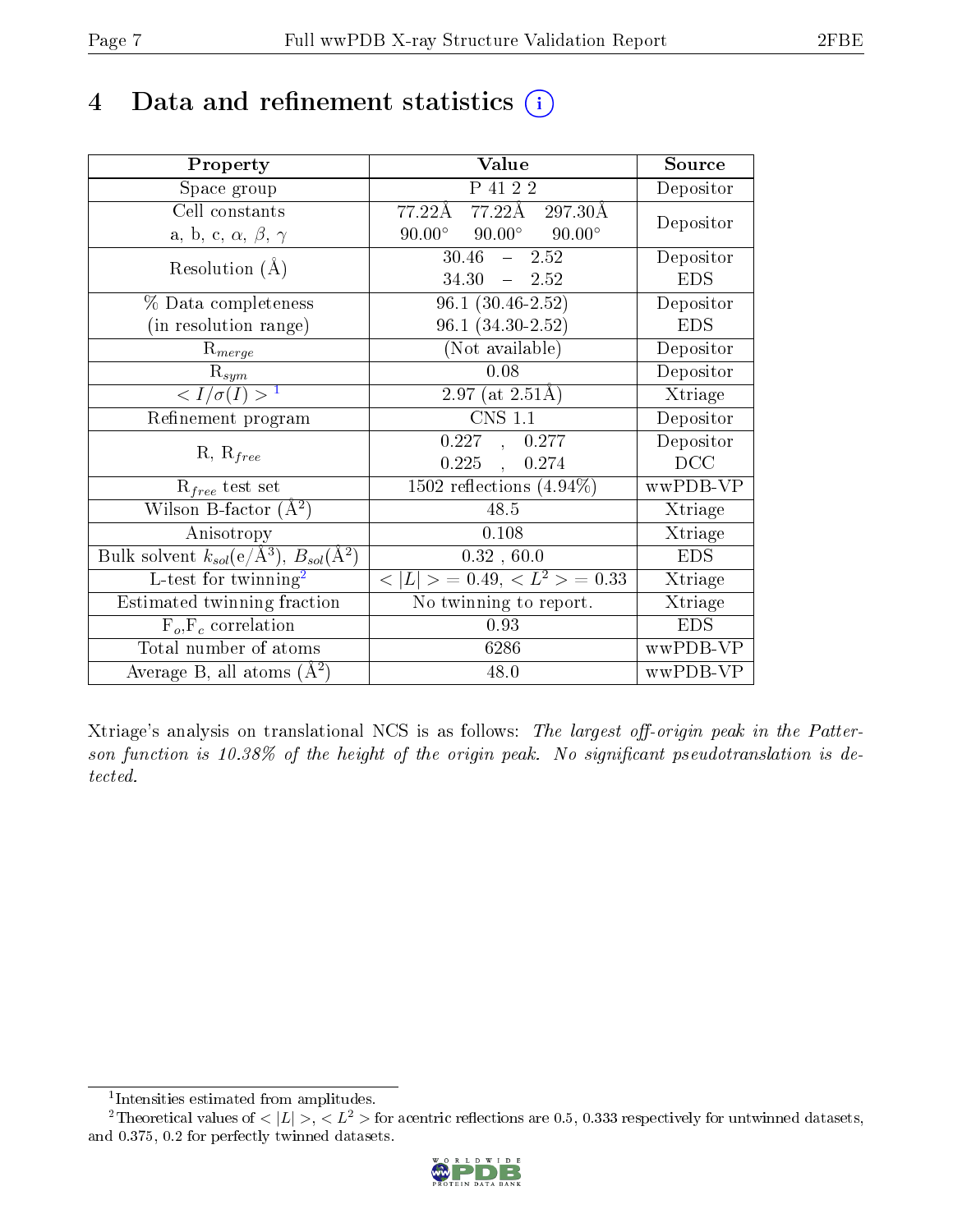## 5 Model quality  $(i)$

### 5.1 Standard geometry (i)

The Z score for a bond length (or angle) is the number of standard deviations the observed value is removed from the expected value. A bond length (or angle) with  $|Z| > 5$  is considered an outlier worth inspection. RMSZ is the root-mean-square of all Z scores of the bond lengths (or angles).

| Mol | Chain         |      | <b>Bond lengths</b> | Bond angles |                             |  |
|-----|---------------|------|---------------------|-------------|-----------------------------|--|
|     |               | RMSZ | $\# Z  > 5$         | RMSZ        | $\# Z  > 5$                 |  |
|     |               | 0.42 | 0/1518              | 0.80        | $4/2\overline{055 (0.2\%)}$ |  |
|     | B             | 0.54 | $1/1580(0.1\%)$     | 0.93        | $6/2142$ $(0.3\%)$          |  |
|     | $\mathcal{C}$ | 0.52 | $1/1589$ $(0.1\%)$  | 0.82        | $8/2154$ $(0.4\%)$          |  |
|     | D             | 0.48 | 0/1532              | 0.83        | $2/2075(0.1\%)$             |  |
| All | АH            | 0.49 | 2/6219<br>$(0.0\%)$ | 0.85        | $20/8426(0.2\%)$            |  |

All (2) bond length outliers are listed below:

| Mol | Chain | $\mid$ Res $\mid$ Type | Atoms     |         | Observed( $\AA$ )   Ideal( $\AA$ ) |     |
|-----|-------|------------------------|-----------|---------|------------------------------------|-----|
|     |       |                        | $N$ -CA   | 6.58    | 1.55.                              | .46 |
|     |       | PHE                    | $CD2-CE2$ | $-5.01$ | $1.29\,$                           | .39 |

All (20) bond angle outliers are listed below:

| Mol            | Chain          | $\operatorname{Res}% \left( \mathcal{N}\right) \equiv\operatorname{Res}(\mathcal{N}_{0})\cap\mathcal{N}_{1}$ | Type       | <b>Atoms</b>               | $Z_{\rm}$ | $\text{Observed}(^o)$ | Ideal(°) |
|----------------|----------------|--------------------------------------------------------------------------------------------------------------|------------|----------------------------|-----------|-----------------------|----------|
| 1              | D              | 189                                                                                                          | PRO        | $N$ -CA-C                  | 13.85     | 148.10                | 112.10   |
| 1              | $\rm C$        | $\overline{2}$                                                                                               | PRO        | $C-N-CA$                   | 8.47      | 142.89                | 121.70   |
| $\overline{1}$ | А              | 185                                                                                                          | SER        | $N$ -CA-C                  | 8.31      | 133.45                | 111.00   |
| $\mathbf{1}$   | А              | 185                                                                                                          | SER        | $N$ -CA-CB                 | $-7.49$   | 99.26                 | 110.50   |
| 1              | B              | 42                                                                                                           | LYS        | $CA-C-N$                   | $-7.46$   | 100.78                | 117.20   |
| 1              | $\rm C$        | 1                                                                                                            | <b>GLY</b> | $C-N-CD$                   | $-7.35$   | 104.44                | 120.60   |
| 1              | B              | 177                                                                                                          | ASP        | $CA-C-N$                   | $-7.08$   | 101.63                | 117.20   |
| $\mathbf{1}$   | C              | 3                                                                                                            | LEU        | $CA-C-N$                   | $-6.40$   | 103.40                | 116.20   |
| $\mathbf{1}$   | А              | 188                                                                                                          | <b>ASN</b> | $N$ -CA-C                  | $-6.39$   | 93.76                 | 111.00   |
| 1              | $\rm C$        | 3                                                                                                            | LEU        | $N$ -CA-C                  | $-5.63$   | 95.80                 | 111.00   |
| $\mathbf 1$    | $\overline{C}$ | $\overline{2}$                                                                                               | PRO        | $N$ -CA-C                  | $-5.63$   | 97.47                 | 112.10   |
| $\mathbf 1$    | D              | 186                                                                                                          | VAL        | $N$ -CA-C                  | 5.59      | 126.10                | 111.00   |
| 1              | B              | 42                                                                                                           | <b>LYS</b> | $C-N-CA$                   | 5.58      | 135.66                | 121.70   |
| 1              | $\mathcal{C}$  | $\overline{2}$                                                                                               | PRO        | $CA-CB-CG$                 | $-5.56$   | 93.44                 | 104.00   |
| 1              | $\rm C$        | $\overline{2}$                                                                                               | PRO        | $O-C-N$                    | 5.47      | 131.46                | 122.70   |
| 1              | B              | 176                                                                                                          | ASP        | $CB-CA-C$                  | 5.40      | 121.21                | 110.40   |
| 1              | $\overline{C}$ | 7                                                                                                            | GLU        | $\overline{\text{N-CA-C}}$ | $-5.40$   | 96.42                 | 111.00   |
| 1              | B              | 176                                                                                                          | ASP        | $CA$ - $CB$ - $CG$         | 5.32      | 125.11                | 113.40   |

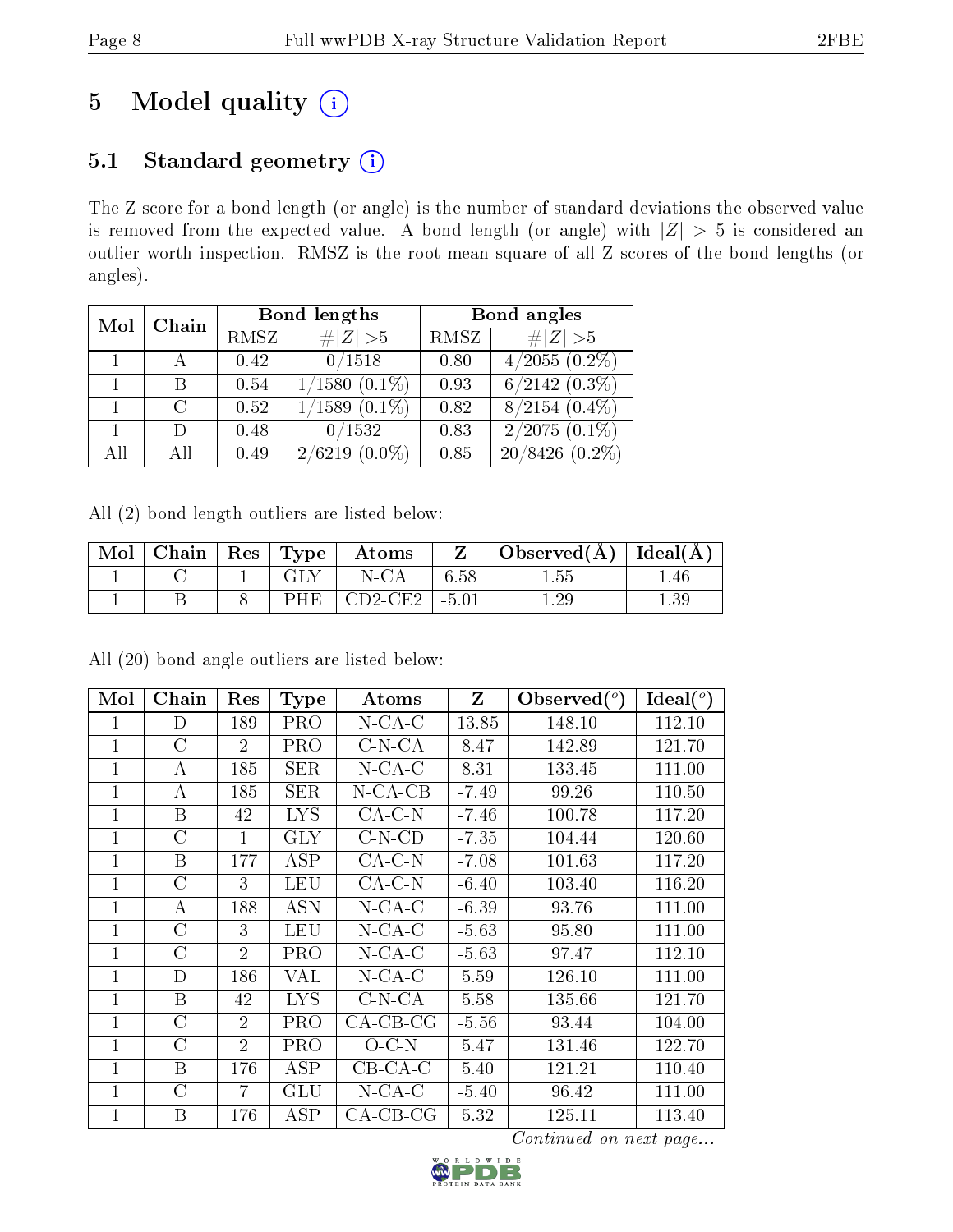Continued from previous page...

| Mol | Chain |     | $\vert$ Res $\vert$ Type | Atoms   |         | Observed $(^\circ)$ | Ideal $(°)$ |
|-----|-------|-----|--------------------------|---------|---------|---------------------|-------------|
|     |       | 177 | A SP                     | N-CA-CB | 5.21    | 119.98              | 110.60      |
|     |       | 116 | VAL                      | C-N-CD  | $-5.03$ | 109.53              | 120.60      |

There are no chirality outliers.

There are no planarity outliers.

### 5.2 Too-close contacts  $(i)$

In the following table, the Non-H and H(model) columns list the number of non-hydrogen atoms and hydrogen atoms in the chain respectively. The H(added) column lists the number of hydrogen atoms added and optimized by MolProbity. The Clashes column lists the number of clashes within the asymmetric unit, whereas Symm-Clashes lists symmetry related clashes.

| Mol           | Chain              |      | Non-H $\mid$ H(model) | H(added) | <b>Clashes</b> | <b>Symm-Clashes</b> |
|---------------|--------------------|------|-----------------------|----------|----------------|---------------------|
|               |                    | 1484 |                       | 1431     |                |                     |
|               | В                  | 1544 |                       | 1489     | 94             |                     |
|               | $\left( \ \right)$ | 1553 |                       | 1495     | 84             |                     |
|               | Ð                  | 1497 |                       | 1443     | 53             |                     |
| 2             | А                  | 44   |                       |          |                |                     |
| 2             | В                  | 48   |                       |          |                |                     |
| $\mathcal{D}$ | C                  | 50   |                       |          |                |                     |
| 2             |                    | 66   |                       |          | ٠,             |                     |
|               | Αll                | 6286 |                       | 5858     | 264            | 3                   |

The all-atom clashscore is defined as the number of clashes found per 1000 atoms (including hydrogen atoms). The all-atom clashscore for this structure is 22.

All (264) close contacts within the same asymmetric unit are listed below, sorted by their clash magnitude.

| Atom- $1$         | Atom-2               | Interatomic<br>distance $(A)$ | Clash<br>overlap $(A)$ |
|-------------------|----------------------|-------------------------------|------------------------|
| 1:B:42:LYS:O      | 1:B:47:ARG:NH1       | 1.70                          | 1.23                   |
| 1:C:97:GLU:CD     | 1: D: 189: PRO: HB3  | 1.60                          | 1.22                   |
| 1:B:42:LYS:HE3    | 1:B:44:GLN:OE1       | 1.39                          | 1.20                   |
| 1:C:4:GLY:HA2     | 2:C:244:HOH:O        | 1.42                          | 1.15                   |
| 1:B:22:TYR:CE1    | 1:B:38:SER:OG        | 2.01                          | 1.12                   |
| 1: C: 1: GLY: O   | 1:C:3:LEU:HG         | 1.51                          | 1.10                   |
| 1:C:2:PRO:C       | 1:C:4:GLY:H          | 1.31                          | 1.09                   |
| 1:C:2:PRO:C       | 1:C:4:GLY:N          | 2.03                          | 1.08                   |
| 1:B:2:PRO:HG2     | 1:B:8:PHE:CZ         | 1.87                          | 1.08                   |
| 1: D: 188: ASN: N | 1: D: 188: ASN: HD22 | 1.51                          | $1.07\,$               |

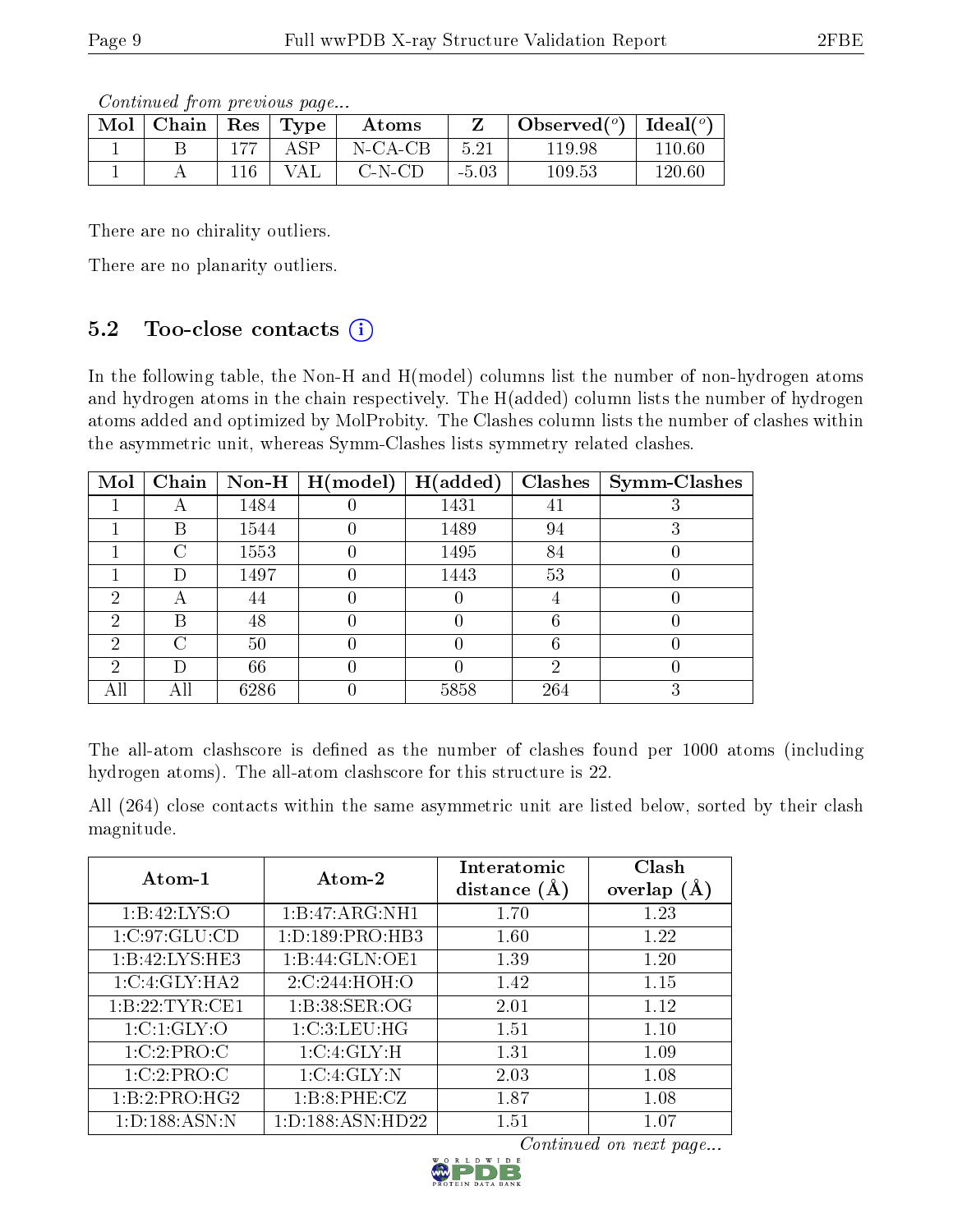|                          | Continuatu from previous page |                    | $\overline{\text{Clash}}$ |
|--------------------------|-------------------------------|--------------------|---------------------------|
| Atom-1                   | Atom-2                        | distance $(\AA)$   | overlap $(A)$             |
| 1:C:1:GLY:O              | 1:C:3:LEU:N                   | 1.88               | 1.05                      |
| 1:B:1:GLY:C              | 1:B:3:LEU:H                   | 1.51               | 1.05                      |
| 1:B:176:ASP:OD2          | 1:B:178:GLN:OE1               | 1.77               | 1.02                      |
| 1:C:93:GLU:HG3           | 1:C:98:HIS:CD2                | 1.95               | 1.02                      |
| 1:D:44:GLN:HE21          | 1:D:47:ARG:HH12               | 1.06               | 1.01                      |
| 1:B:87:ASN:C             | 1:B:87:ASN:HD22               | 1.65               | 0.97                      |
| 1:B:2:PRO:HG2            | 1:B:8:PHE:HZ                  | 1.31               | $0.95\,$                  |
| 1: D: 42: LYS: O         | 1: D: 47: ARG: NH1            | 2.02               | 0.92                      |
| 1:A:11:ASP:OD1           | 1:A:185:SER:O                 | 1.87               | 0.92                      |
| 1:C:2:PRO:O              | 1:C:4:GLY:N                   | 2.05               | 0.90                      |
| 1:D:188:ASN:N            | 1: D: 188: ASN: ND2           | 2.17               | 0.88                      |
| 1:B:2:PRO:C              | 1:B:3:LEU:HG                  | 1.91               | 0.88                      |
| 1: D: 186: VAL: O        | 1: D: 186: VAL: HG22          | 1.72               | 0.88                      |
| 1:B:42:LYS:CE            | 1:B:44:GLN:OE1                | 2.22               | 0.87                      |
| $1:B:1:GLY:\overline{C}$ | 1:B:3:LEU:N                   | 2.26               | 0.87                      |
| 1:B:2:PRO:CG             | 1:B:8:PHE:CZ                  | 2.57               | 0.87                      |
| 1:B:93:GLU:CD            | 1: B:93: GLU: H               | 1.78               | 0.86                      |
| 1:B:45:ALA:HA            | 2:B:227:HOH:O                 | 1.75               | 0.85                      |
| 1:B:2:PRO:CG             | 1:B:8:PHE:HZ                  | 1.88               | 0.84                      |
| 1:C:2:PRO:O              | 1:C:4:GLY:CA                  | 2.25               | 0.84                      |
| 1:C:2:PRO:O              | 1: C: 4: GLY: HA3             | 1.78               | 0.83                      |
| 1:B:23:LEU:O             | 1:B:41:ARG:NH2                | 2.11               | 0.83                      |
| 1:C:97:GLU:OE1           | 1: D: 189: PRO: HB3           | 1.77               | 0.82                      |
| 1:A:172:ARG:HH21         | 1:A:175:GLN:HA                | 1.45               | 0.81                      |
| 1:C:44:GLN:HE21          | 1:C:47:ARG:HH12               | 1.28               | 0.81                      |
| 1:C:1:GLY:O              | 1:C:3:LEU:CG                  | $\overline{2}.29$  | 0.81                      |
| 1:D:44:GLN:HE21          | 1: D: 47: ARG: NH1            | 1.79               | 0.81                      |
| 1:C:1:GLY:C              | 1:C:3:LEU:H                   | 1.79               | 0.79                      |
| 1:B:87:ASN:ND2           | 1:B:89:GLN:H                  | $\overline{1}$ .81 | 0.79                      |
| 1:A:42:LYS:HD2           | 1:A:42:LYS:H                  | 1.48               | 0.78                      |
| 1:B:2:PRO:CB             | 1:B:8:PHE:CZ                  | 2.66               | 0.78                      |
| 1:C:97:GLU:CD            | 1: D: 189: PRO: CB            | 2.50               | 0.77                      |
| 1:C:138:MSE:HE2          | 1:C:138:MSE:HA                | 1.65               | 0.76                      |
| 1:C:1:GLY:C              | 1:C:3:LEU:N                   | 2.35               | 0.76                      |
| 1:B:22:TYR:HE1           | 1:B:38:SER:OG                 | 1.70               | 0.75                      |
| 1:C:44:GLN:NE2           | 1:C:47:ARG:HH12               | 1.84               | 0.75                      |
| 1:D:188:ASN:HB3          | 1: D: 189: PRO: HD3           | 1.68               | 0.74                      |
| 1:B:2:PRO:CB             | 1:B:8:PHE:HZ                  | 2.01               | 0.73                      |
| 1:B:93:GLU:OE1           | 1:B:98:HIS:ND1                | 2.22               | 0.73                      |
| 1:B:87:ASN:HD22          | 1:B:88:ARG:N                  | 1.86               | 0.73                      |
| 1:B:20:ASN:ND2           | 1:B:52:LEU:HD23               | 2.05               | 0.72                      |

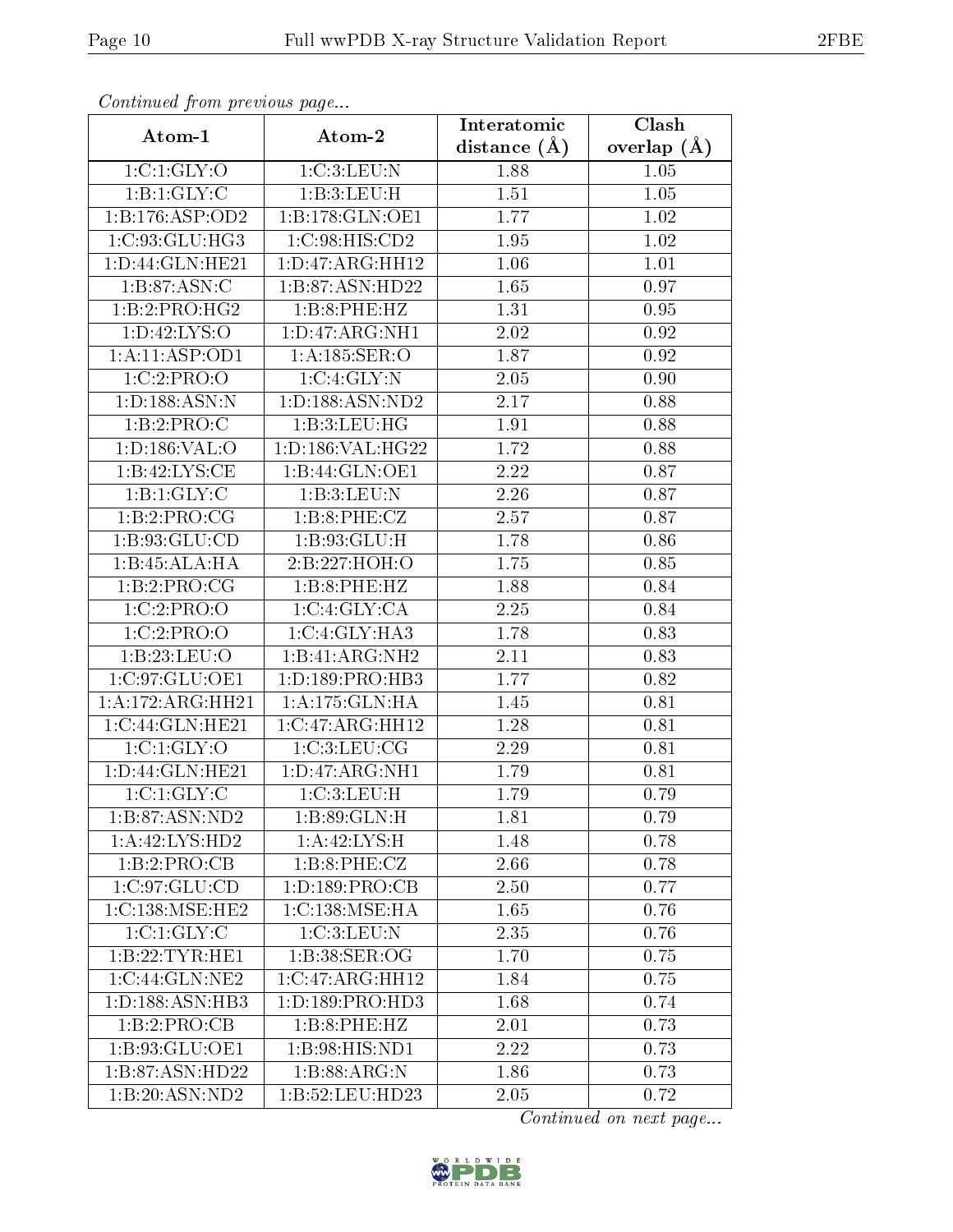| Continuati pont previous page         |                                     | Interatomic      | Clash         |
|---------------------------------------|-------------------------------------|------------------|---------------|
| Atom-1                                | Atom-2                              | distance $(\AA)$ | overlap $(A)$ |
| 1:C:51:ALA:HB2                        | 1:C:92:ILE:HD12                     | 1.72             | 0.72          |
| 1:C:1:GLY:O                           | 1:C:3:LEU:CA                        | 2.37             | 0.71          |
| 1:D:23:LEU:HD13                       | 1: D:54: VAL:HG22                   | 1.71             | 0.71          |
| 1:D:23:LEU:CD1                        | 1: D:54: VAL:HG22                   | 2.20             | 0.71          |
| 1:C:93:GLU:HG3                        | 1:C:98:HIS:CG                       | 2.25             | 0.71          |
| 1:B:1:GLY:O                           | 1:B:3:LEU:N                         | 2.24             | 0.71          |
| 1:C:82:CYS:HA                         | 1:C:99:GLY:O                        | 1.91             | 0.71          |
| 1:B:93:GLU:N                          | 1:B:93:GLU:OE2                      | 2.24             | 0.70          |
| 1:B:87:ASN:C                          | 1: B:87: ASN:ND2                    | 2.38             | 0.70          |
| 1:C:125:PRO:HB2                       | 1:C:126:GLN:HE22                    | 1.56             | 0.69          |
| 1: B: 93: GLU: CD                     | 1:B:93:GLU:N                        | 2.45             | 0.69          |
| 1: D: 156: ILE: HG23                  | 1: D: 157: GLU: HG3                 | 1.74             | 0.69          |
| 1:C:64:ARG:HD2                        | 1:C:133:PHE:HZ                      | 1.57             | 0.68          |
| $1:C:125:P\overline{\mathrm{RO:HB2}}$ | $1:C:126:GLN:\overline{\text{NE2}}$ | 2.08             | 0.68          |
| 1:D:188:ASN:HB3                       | 1: D: 189: PRO: CD                  | 2.22             | 0.68          |
| 1:C:97:GLU:HG3                        | 1:C:116:VAL:HG21                    | 1.75             | 0.68          |
| 1:B:87:ASN:ND2                        | 1:B:89:GLN:N                        | 2.41             | 0.67          |
| 1: D: 49: ASP: OD2                    | 1: D:50:THR:HG22                    | 1.94             | 0.67          |
| 1: D: 186: VAL: CG2                   | 1:D:186:VAL:O                       | 2.43             | 0.66          |
| 1:C:21:ASN:HD21                       | 1:C:41:ARG:H                        | 1.44             | 0.66          |
| 1:A:185:SER:O                         | 1:A:186:VAL:HG13                    | 1.96             | 0.66          |
| 1:C:50:THR:HG22                       | 1:C:91:LYS:HE2                      | 1.78             | 0.66          |
| 1: A:34: SER: HB2                     | 1: A:52: LEU: HD22                  | 1.79             | 0.65          |
| 1: A:23: LEU:HD21                     | 1: A:52:LEU:HB3                     | 1.79             | 0.65          |
| 1:C:171:LYS:NZ                        | 2:C:215:HOH:O                       | 2.29             | 0.65          |
| 1: D: 78: ASP: HB2                    | 1:D:169:ALA:HB3                     | 1.79             | 0.64          |
| 1: D: 187: ILE:C                      | 1:D:188:ASN:HD22                    | 2.01             | 0.64          |
| 1:B:138:MSE:HE2                       | 1:B:138:MSE:HA                      | 1.80             | 0.63          |
| $1:C:6:PRO:\overline{HG3}$            | 1:C:66:TYR:HB2                      | 1.81             | 0.63          |
| 1:A:18:THR:HA                         | 1: A:46: GLU:O                      | 1.99             | 0.62          |
| $1:C:59:A\overline{RG:HG2}$           | $1:C:165:ARG:\overline{HD3}$        | 1.81             | 0.62          |
| 1:C:21:ASN:HD21                       | 1:C:41:ARG:N                        | 1.97             | 0.61          |
| 1:D:25:ILE:N                          | 1: D: 25: ILE: HD12                 | 2.14             | 0.61          |
| 1: D: 187: ILE:C                      | 1:D:188:ASN:ND2                     | 2.53             | 0.61          |
| 1:B:2:PRO:C                           | 1: B:3: LEU: CG                     | 2.64             | 0.61          |
| 1:C:44:GLN:HE21                       | 1:C:47:ARG:NH1                      | 1.99             | 0.61          |
| 1:C:78:ASP:HB2                        | 1:C:169:ALA:HB3                     | 1.82             | 0.60          |
| 1: B:93: GLU:CD                       | 1:B:98:HIS:HD1                      | 2.04             | 0.60          |
| 1: B: 9: GLN: OE1                     | 1:B:60:PHE:HE2                      | 1.84             | 0.59          |
| 1: C: 109: LYS: O                     | 1:C:111:PHE:CE1                     | 2.55             | 0.59          |
| 1: D: 188: ASN:H                      | 1:D:188:ASN:HD22                    | 1.41             | 0.59          |

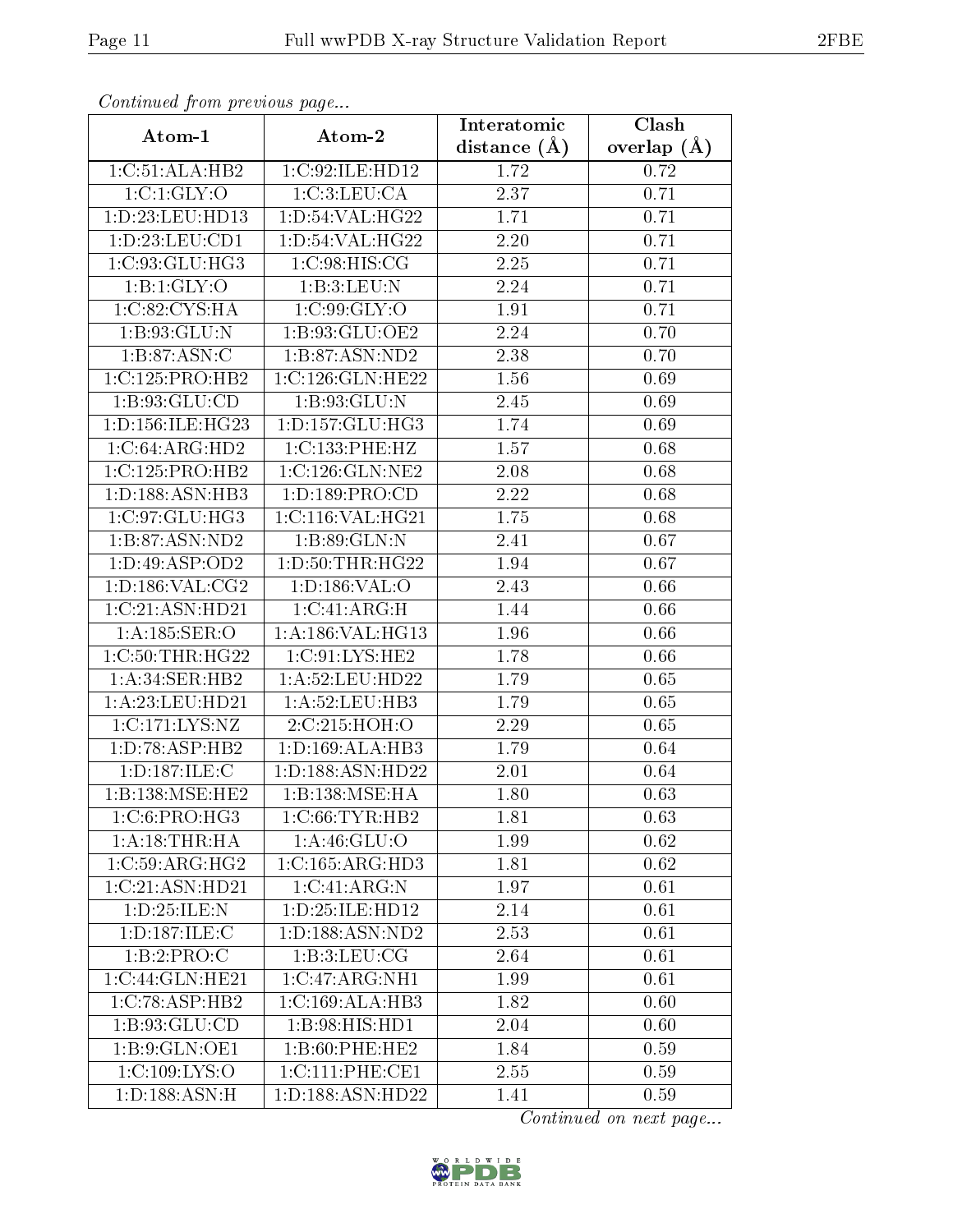| Comunaca jiom previous page |                     | Interatomic    | Clash           |
|-----------------------------|---------------------|----------------|-----------------|
| Atom-1                      | Atom-2              | distance $(A)$ | overlap $(\AA)$ |
| 1: D: 44: GLN: NE2          | 1: D: 47: ARG: HH12 | 1.90           | 0.58            |
| 1:A:20:ASN:H                | 1: A:23: LEU: HD12  | 1.69           | 0.58            |
| 1:C:91:LYS:HD3              | 1:C:92:ILE:H        | 1.68           | 0.58            |
| 1:C:111:PHE:CD1             | 1:C:111:PHE:N       | 2.72           | 0.57            |
| 1:B:2:PRO:HB3               | 1:B:8:PHE:CE2       | 2.40           | 0.57            |
| 1:C:64:ARG:HD2              | 1:C:133:PHE:CZ      | 2.39           | 0.57            |
| 1:B:2:PRO:CB                | 1:B:8:PHE:CE2       | 2.88           | 0.57            |
| 1:B:176:ASP:CC              | 1:B:178:GLN:OE1     | 2.44           | 0.56            |
| 1:C:9:GLN:HG3               | 2:C:210:HOH:O       | 2.05           | 0.56            |
| 1:A:129:ARG:HB3             | 1:A:146:VAL:HB      | 1.87           | 0.56            |
| 1:C:109:LYS:HE3             | 2:C:236:HOH:O       | 2.05           | 0.56            |
| 1:B:172:ARG:HG2             | 1: D: 176: ASP: OD1 | 2.07           | 0.55            |
| 1: B:82: CYS:HA             | 1:B:99:GLY:O        | 2.07           | 0.55            |
| 1:B:129:ARG:NH1             | 2:B:244:HOH:O       | 2.40           | 0.55            |
| 1: A:10: VAL:HG21           | 1:A:65:HIS:HB3      | 1.89           | 0.55            |
| 1: C:6: PRO:HG3             | 1:C:66:TYR:CB       | 2.36           | 0.55            |
| 1:B:177:ASP:OD1             | 1:B:179:SER:OG      | 2.18           | 0.55            |
| $1:C:2:PRO:H\overline{B3}$  | 2:C:241:HOH:O       | 2.06           | 0.55            |
| 1:B:48:PHE:HA               | 1:B:88:ARG:O        | 2.06           | 0.54            |
| 1:D:23:LEU:HD13             | 1: D: 54: VAL: CG2  | 2.38           | 0.54            |
| 1: D: 188: ASN: CB          | 1: D: 189: PRO: CD  | 2.85           | 0.54            |
| 1:C:21:ASN:ND2              | 1:C:41:ARG:H        | 2.06           | 0.54            |
| 1:C:1:GLY:O                 | 1:C:3:LEU:CB        | 2.57           | 0.53            |
| 1:B:44:GLN:O                | 1:B:47:ARG:N        | 2.41           | 0.53            |
| 1: D: 115: THR: HB          | 2:D:267:HOH:O       | 2.08           | 0.53            |
| 1:A:17:ASP:HA               | 2:A:242:HOH:O       | 2.09           | 0.53            |
| $1: A:25: ILE: HD12$        | 1:A:25:ILE:N        | 2.24           | 0.53            |
| 1:B:178:GLN:H               | 1:B:178:GLN:CD      | 2.11           | 0.53            |
| 1:C:5:SER:N                 | 1:C:6:PRO:HD3       | 2.23           | 0.53            |
| 1:C:51:ALA:CB               | 1:C:92:ILE:HD12     | 2.38           | 0.52            |
| 1:B:76:VAL:HG11             | 1:B:171:LYS:HD3     | 1.92           | 0.52            |
| 1:B:28:ASP:C                | 1:B:29:LEU:HD22     | 2.29           | 0.52            |
| 1: B:83: LYS:O              | 1:B:86:VAL:HG13     | 2.10           | 0.52            |
| 1:B:2:PRO:O                 | 1:B:3:LEU:HD12      | $2.10\,$       | 0.51            |
| 1:B:188:ASN:ND2             | 1:B:189:PRO:HD2     | 2.26           | 0.51            |
| 1:C:52:LEU:HD12             | 1:C:171:LYS:HA      | 1.92           | 0.51            |
| 1: A:185: SER: HB2          | 2:A:240:HOH:O       | 2.11           | 0.51            |
| 1: A:37:LEV:CD1             | 1:A:39:GLN:OE1      | 2.58           | 0.51            |
| 1:C:50:THR:CG2              | 1:C:91:LYS:HE2      | 2.40           | 0.51            |
| 1: D: 12: MSE: HE1          | 1:D:56:GLY:HA3      | 1.93           | 0.51            |
| 1: A:57:THR:N               | 1: A:58: PRO:CD     | 2.73           | 0.50            |

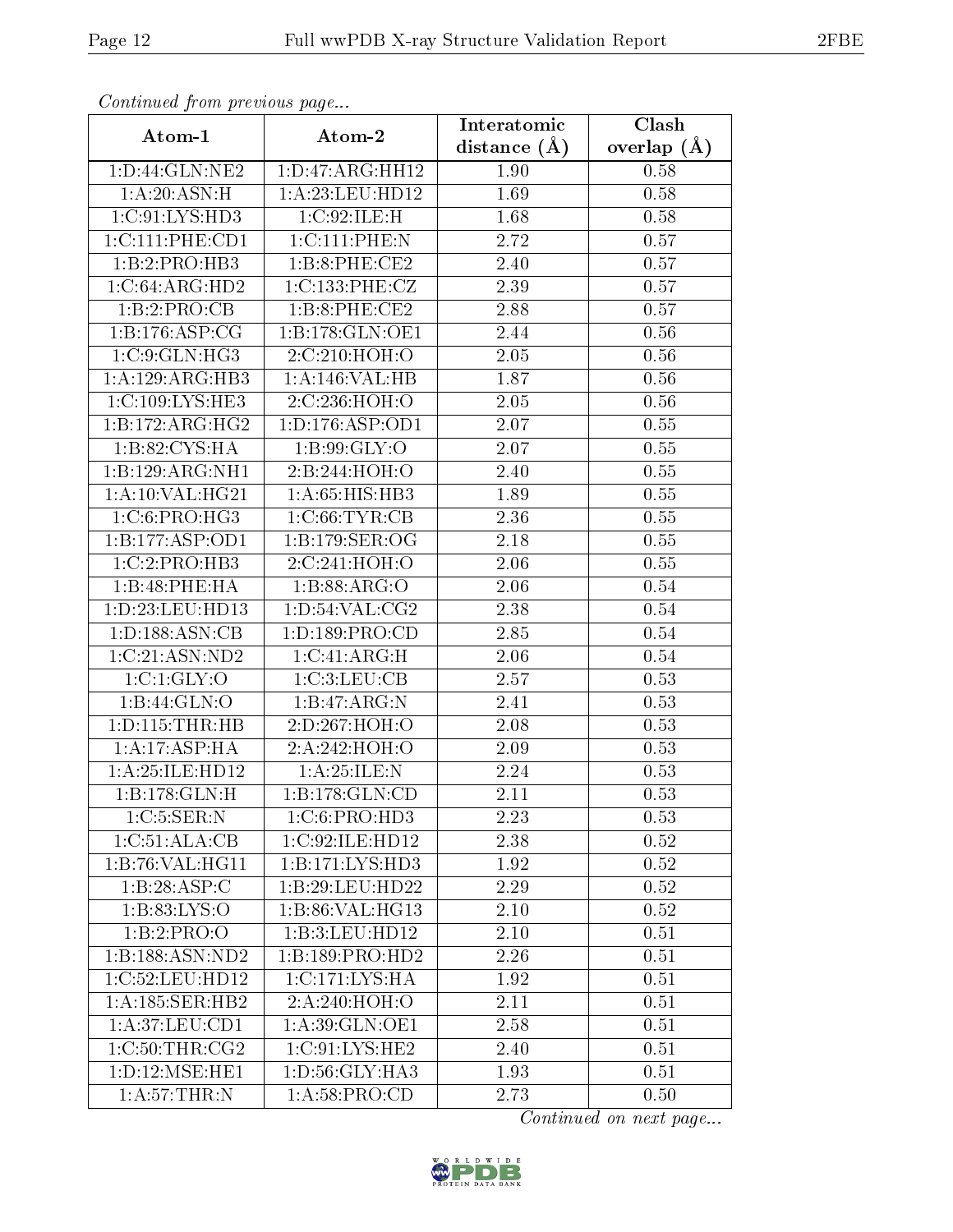| Comunaca jiom previous page |                                  | Interatomic    | Clash         |
|-----------------------------|----------------------------------|----------------|---------------|
| Atom-1                      | Atom-2                           | distance $(A)$ | overlap $(A)$ |
| 1:A:95:SER:HB3              | 1:A:98:HIS:HD2                   | 1.77           | 0.50          |
| 1:B:2:PRO:O                 | 1: B:3: LEU: CG                  | 2.60           | 0.50          |
| 1:A:78:ASP:OD1              | 1: A:104: GLY:HA3                | 2.11           | 0.50          |
| 1: A:178: GLN: HG2          | 2:A:230:HOH:O                    | 2.11           | 0.50          |
| 1:B:9:GLN:OE1               | 1:B:60:PHE:CE2                   | 2.64           | 0.50          |
| 1:C:85:SER:OG               | 1:C:162:GLU:OE1                  | 2.20           | 0.50          |
| 1:A:37:LEU:HD13             | 1: A:39: GLN:OE1                 | 2.12           | 0.50          |
| 1: D:48: PHE: HA            | 1: D: 88: ARG: O                 | 2.12           | 0.50          |
| 1:B:188:ASN:HD22            | 1:B:189:PRO:CD                   | 2.24           | 0.49          |
| 1: D:59: ARG: HG3           | 1: D: 165: ARG: HD3              | 1.95           | 0.49          |
| 1:D:3:LEU:HD22              | 1: D: 5: SER:H                   | 1.77           | 0.49          |
| 1: A:43: GLU:OE1            | 1: A:43: GLU:O                   | 2.30           | 0.49          |
| 1:B:17:ASP:HA               | 1:B:47:ARG:NH2                   | 2.28           | 0.49          |
| 1:B:71:VAL:HG12             | 1:B:181:LEU:HD11                 | 1.95           | 0.49          |
| 1:C:5:SER:O                 | 1:C:64:ARG:NE                    | 2.42           | 0.49          |
| 1: D: 172: ARG: HB2         | 1: D: 177: ASP: HB3              | 1.94           | 0.49          |
| 1:B:3:LEU:HB3               | 2:B:240:HOH:O                    | 2.12           | 0.49          |
| 1:B:18:THR:HA               | 1: B: 46: GLU:O                  | 2.13           | 0.49          |
| 1:B:54:VAL:HG22             | 1:B:55:LEU:N                     | 2.27           | 0.49          |
| 1:C:6:PRO:HD3               | 2:C:244:HOH:O                    | 2.13           | 0.49          |
| 1:A:183:ILE:HG22            | 1: A: 184: CYS:N                 | 2.28           | 0.49          |
| 1:C:87:ASN:HD21             | 1:C:89:GLN:HG2                   | 1.77           | 0.49          |
| 1:B:46:GLU:HB3              | 1:B:88:ARG:NH1                   | 2.28           | 0.48          |
| 1:C:5:SER:N                 | 1:C:6:PRO:CD                     | 2.75           | 0.48          |
| 1:B:71:VAL:HG11             | 1:B:77:TRP:CD2                   | 2.48           | 0.48          |
| 1:B:26:SER:O                | 1:B:29:LEU:N                     | 2.34           | 0.48          |
| 1:B:9:GLN:HE21              | 1: B: 9: GLN:N                   | 2.11           | 0.48          |
| 1:C:21:ASN:HD21             | 1:C:41:ARG:HG3                   | 1.79           | 0.48          |
| 1:D:105:CYS:HB2             | $1: D: 111: PHE: \overline{CE2}$ | 2.48           | 0.48          |
| 1:B:120:PRO:O               | 1:B:121:EU:HD12                  | 2.14           | 0.48          |
| 1:A:48:PHE:HA               | 1: A:88: ARG:O                   | 2.14           | 0.48          |
| 1:B:26:SER:O                | 1:B:28:ASP:N                     | 2.47           | 0.48          |
| 1:B:70:ASP:HB2              | 1:B:184:CYS:SG                   | 2.53           | 0.47          |
| 1: A:34: SER:CB             | 1: A:52: LEU: HD22               | 2.44           | 0.47          |
| 1:B:13:THR:HB               | 1:B:29:LEU:HB2                   | 1.96           | 0.47          |
| 1: C:16: VAL:O              | 1:C:47:ARG:NH2                   | 2.47           | 0.47          |
| 1: B: 5: SER:H              | 1:B:6:PRO:HD2                    | 1.79           | 0.47          |
| 1:B:7:GLU:HB3               | $1:B:64:\overline{\text{ARG}:O}$ | 2.14           | 0.47          |
| 1:C:87:ASN:HD22             | 1:C:88:ARG:N                     | 2.12           | 0.47          |
| 1:C:20:ASN:ND2              | 1:C:22:TYR:H                     | 2.13           | 0.47          |
| $1:B:2:PRO:H\overline{B2}$  | 1:B:8:PHE:CZ                     | 2.49           | 0.47          |

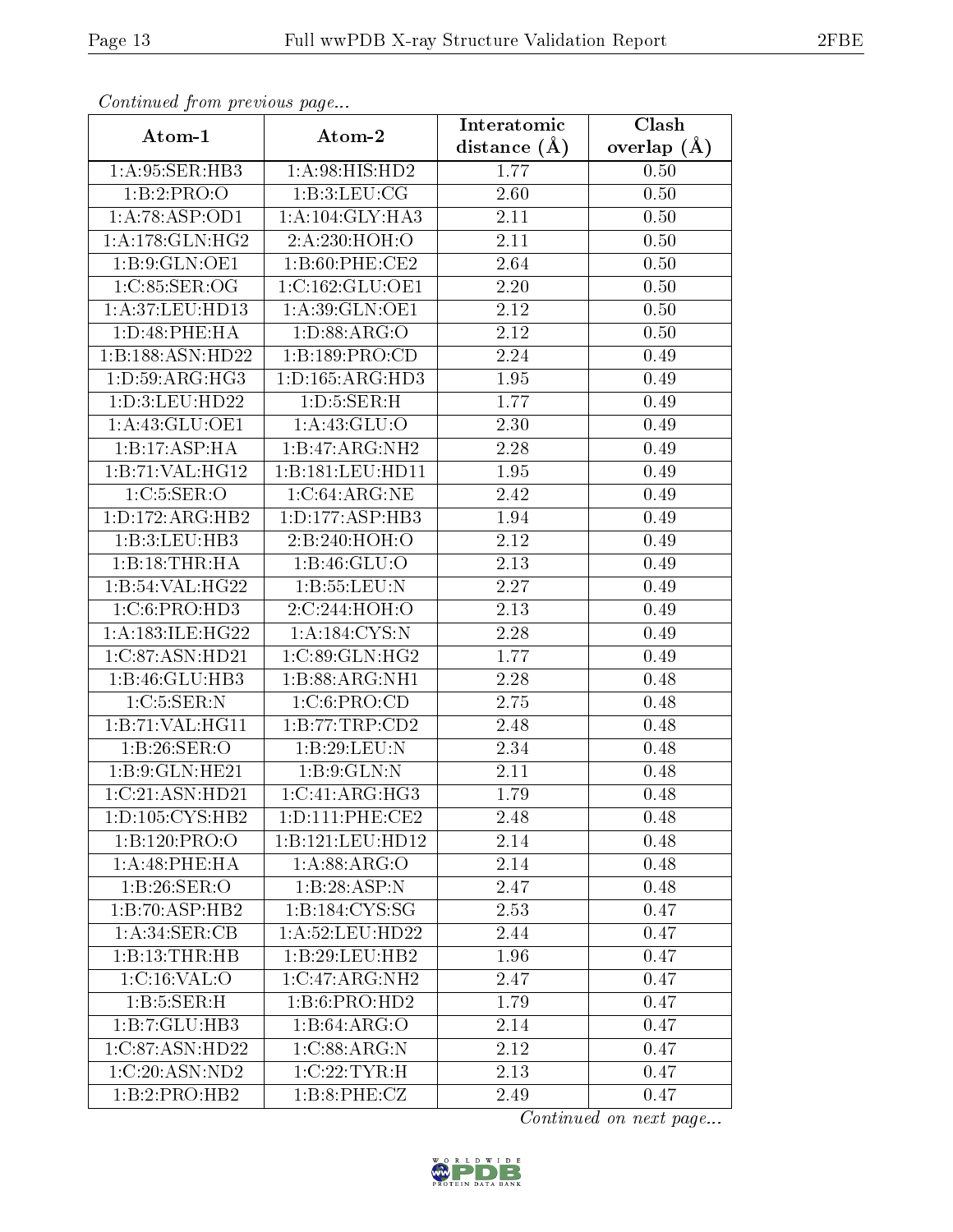| Continuata from previous page |                     | Interatomic    | Clash         |
|-------------------------------|---------------------|----------------|---------------|
| Atom-1                        | Atom-2              | distance $(A)$ | overlap $(A)$ |
| 1:B:49:ASP:OD2                | 1:B:89:GLN:HA       | 2.15           | 0.47          |
| 1:B:76:VAL:CG1                | 1:B:171:LYS:HB2     | 2.45           | 0.47          |
| 1:D:78:ASP:OD1                | 1: D: 104: GLY: HA3 | 2.14           | 0.47          |
| 1:B:188:ASN:HD22              | 1:B:189:PRO:N       | 2.13           | 0.47          |
| 1:B:87:ASN:HD21               | 1:B:89:GLN:N        | 2.10           | 0.46          |
| 1:C:97:GLU:OE2                | 1: D: 189: PRO: CB  | 2.63           | 0.46          |
| 1:A:78:ASP:HB2                | 1:A:169:ALA:HB3     | 1.97           | 0.46          |
| 1:C:87:ASN:HD21               | 1:C:89:GLN:CG       | 2.28           | 0.46          |
| 1: B:59: ARG: HG2             | 1:B:165:ARG:HD3     | 1.97           | 0.46          |
| 1:B:31:SER:OG                 | 1:B:182:SER:HB3     | 2.16           | 0.46          |
| 1:B:21:ASN:OD1                | 1:B:41:ARG:HB2      | $2.15\,$       | 0.46          |
| 1:B:2:PRO:HG2                 | 1:B:8:PHE:CE1       | 2.45           | 0.46          |
| 1:B:118:MSE:HG3               | 2:B:208:HOH:O       | 2.15           | 0.45          |
| 1:C:47:ARG:HB2                | 1:C:47:ARG:NH1      | 2.31           | 0.45          |
| 1:D:86:VAL:HG11               | 1:D:100:PHE:CZ      | 2.50           | 0.45          |
| 1: A:58: PRO:O                | 1: A: 165: ARG: NE  | 2.48           | 0.45          |
| 1:B:57:THR:N                  | 1:B:58:PRO:HD2      | 2.31           | 0.45          |
| 1:C:57:THR:N                  | 1:C:58:PRO:HD2      | 2.32           | 0.45          |
| 1:B:79:VAL:O                  | 1:B:102:THR:HB      | $2.15\,$       | 0.45          |
| 1: D: 25: ILE: HD13           | 1: D: 41: ARG: NH2  | 2.31           | 0.45          |
| 1: D: 10: VAL: HG13           | 1: D:66: TYR:O      | 2.17           | 0.45          |
| 1:A:146:VAL:O                 | 1:A:146:VAL:HG12    | 2.16           | 0.45          |
| 1:A:41:ARG:HD3                | 1:A:47:ARG:HH21     | 1.81           | 0.45          |
| 1:B:2:PRO:HB2                 | 1:B:8:PHE:HZ        | 1.79           | 0.45          |
| 1: A:83: LYS:O                | 1: A:86: VAL:HG22   | 2.16           | 0.45          |
| 1:C:70:ASP:HB2                | 1:C:184:CYS:SG      | 2.57           | 0.45          |
| 1:C:33:ARG:HB3                | 1:C:180:ILE:HD13    | 1.97           | 0.44          |
| 1:B:7:GLU:HG2                 | 1:B:9:GLN:HE22      | 1.81           | 0.44          |
| 1:C:15:ASP:OD1                | 1:C:17:ASP:HB2      | 2.17           | 0.44          |
| 1:C:97:GLU:OE2                | 1:D:189:PRO:HB3     | 2.07           | 0.44          |
| 1:B:28:ASP:OD2                | 1:B:30:ARG:HB2      | 2.17           | 0.44          |
| 1:A:33:ARG:HD2                | 1: A:180: ILE: HG22 | 2.00           | 0.44          |
| 1: D: 109: LYS: NZ            | 1:D:125:PRO:O       | 2.50           | 0.44          |
| 1:C:141:ILE:O                 | 1:C:141:ILE:HG23    | 2.18           | 0.44          |
| 1: C: 109: LYS: HE2           | 1:C:125:PRO:O       | 2.18           | 0.44          |
| 1:C:13:THR:HB                 | 1:C:29:LEU:HB2      | 2.00           | 0.44          |
| 1:B:26:SER:OG                 | 1:B:28:ASP:OD1      | 2.30           | 0.44          |
| 1: A:23: LEU: HD11            | 1: A:53: CYS:N      | 2.33           | 0.44          |
| 1:B:43:GLU:CD                 | 1:B:43:GLU:H        | 2.15           | 0.44          |
| 1:C:138:MSE:HA                | 1:C:138:MSE:CE      | 2.41           | 0.44          |
| 1:A:124:SER:HA                | 1: A:125: PRO:HD3   | 1.89           | 0.43          |

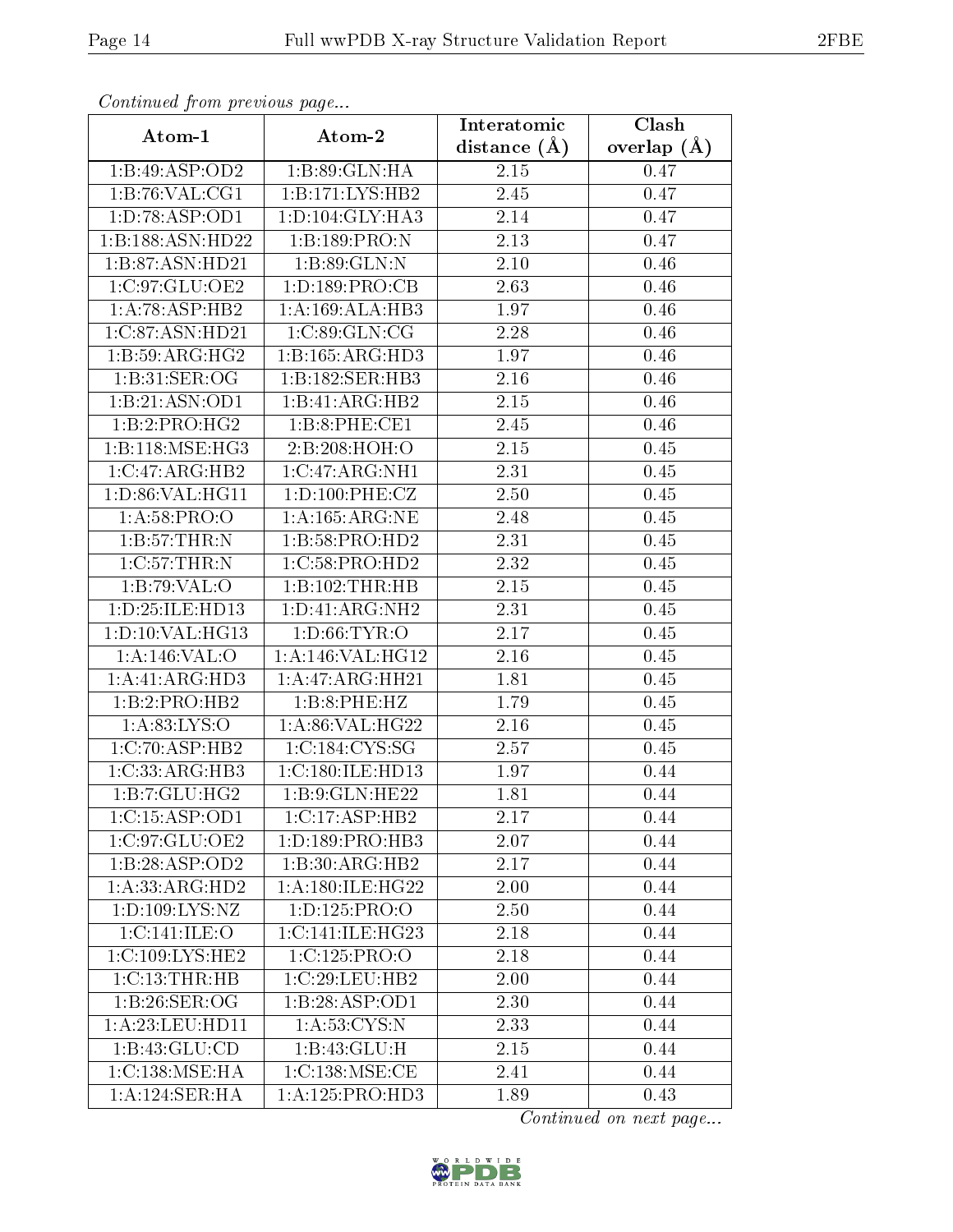| Continuea from previous page |                     | Interatomic    | Clash         |
|------------------------------|---------------------|----------------|---------------|
| Atom-1                       | Atom-2              | distance $(A)$ | overlap $(A)$ |
| 1: D:57:THR:N                | 1: D:58: PRO:CD     | 2.81           | 0.43          |
| 1:B:21:ASN:OD1               | 1:B:41:ARG:N        | 2.44           | 0.43          |
| 1: B:87: ASN:HD22            | 1:B:89:GLN:H        | 1.59           | 0.43          |
| 1:A:37:LEU:HD12              | 1: A:37: LEU: C     | 2.38           | 0.43          |
| 1:C:83:LYS:HE2               | 1:C:162:GLU:CD      | 2.38           | 0.43          |
| 1:D:128:HIS:HE1              | 2:D:236:HOH:O       | 2.02           | 0.43          |
| 1:C:109:LYS:O                | 1:C:111:PHE:HE1     | 2.00           | 0.43          |
| 1: D: 12: MSE: CE            | 1:D:56:GLY:HA3      | 2.49           | 0.43          |
| 1: A: 125: PRO: HA           | 2:A:207:HOH:O       | $2.19\,$       | 0.43          |
| 1: A:61:THR:HG22             | 1: A: 163: PRO:HG3  | 2.01           | 0.43          |
| 1: D: 21: ASN: OD1           | 1:D:41:ARG:HB2      | 2.18           | 0.43          |
| 1:C:139:ARG:O                | 1:C:158:ILE:HG23    | 2.19           | 0.42          |
| 1: D: 187: ILE: HG22         | 1: D: 188: ASN: H   | 1.84           | 0.42          |
| 1: D: 71: VAL: HG22          | 1: D: 128: HIS: O   | 2.19           | 0.42          |
| 1:B:188:ASN:HD22             | 1:B:189:PRO:HD2     | 1.83           | 0.42          |
| 1:C:3:LEU:H                  | 1:C:3:LEU:HG        | 1.27           | 0.42          |
| 1:C:21:ASN:ND2               | 1:C:41:ARG:HG3      | 2.34           | 0.42          |
| 1:A:186:VAL:HB               | 1:A:187:ILE:H       | 1.11           | 0.42          |
| 1:B:20:ASN:HD22              | 1:5:52:LEU:HD23     | 1.83           | 0.42          |
| 1:A:78:ASP:OD2               | 1: A:94:LEU:HD11    | 2.20           | 0.42          |
| 1:C:44:GLN:HG2               | 1:C:47:ARG:NH1      | 2.35           | 0.42          |
| 1: A:21: ASN:O               | 1:A:39:GLN:HB2      | 2.20           | 0.41          |
| 1:C:168:PHE:N                | 1:C:168:PHE:CD1     | 2.88           | 0.41          |
| 1:B:7:GLU:O                  | 1:B:7:GLU:HG2       | 2.19           | 0.41          |
| 1:C:75:GLN:HA                | 1:C:75:GLN:HE21     | 1.85           | 0.41          |
| 1:A:95:SER:HB3               | 1: A:98: HIS:CD2    | 2.55           | 0.41          |
| 1:C:9:GLN:HG2                | 1:C:12:MSE:HE3      | 2.02           | 0.41          |
| $1:B:23:LEU:H\overline{G}$   | 1:B:32:PHE:CD1      | 2.55           | 0.41          |
| 1:B:24:ILE:O                 | 1:B:32:PHE:HA       | 2.21           | 0.41          |
| 1:B:3:LEU:CB                 | 2:B:240:HOH:O       | 2.68           | 0.41          |
| 1: D: 160: VAL:HG23          | 1: D: 160: VAL: O   | 2.21           | 0.41          |
| 1:D:25:ILE:N                 | 1: D: 25: ILE: CD1  | 2.83           | 0.41          |
| 1:B:68:GLU:OE1               | 1:B:129:ARG:HD3     | 2.21           | 0.41          |
| 1:C:59:ARG:HG3               | 1:C:59:ARG:HH11     | 1.85           | 0.41          |
| 1: D: 15: ASP: OD2           | 1: D: 17: ASP: HB2  | 2.21           | 0.41          |
| 1:B:35:GLY:HA3               | 2:B:226:HOH:O       | 2.20           | 0.41          |
| 1:C:71:VAL:HG22              | 1:C:128:HIS:O       | 2.20           | 0.41          |
| 1:D:97:GLU:HB2               | 1:D:116:VAL:HG21    | 2.03           | 0.41          |
| 1: A:59: ARG: HG2            | 1: A: 165: ARG: HD3 | 2.03           | 0.41          |
| 1:C:93:GLU:H                 | 1:C:93:GLU:HG2      | 1.42           | 0.41          |
| 1: D:58: PRO:O               | 1: D: 165: ARG: HD2 | 2.22           | 0.40          |

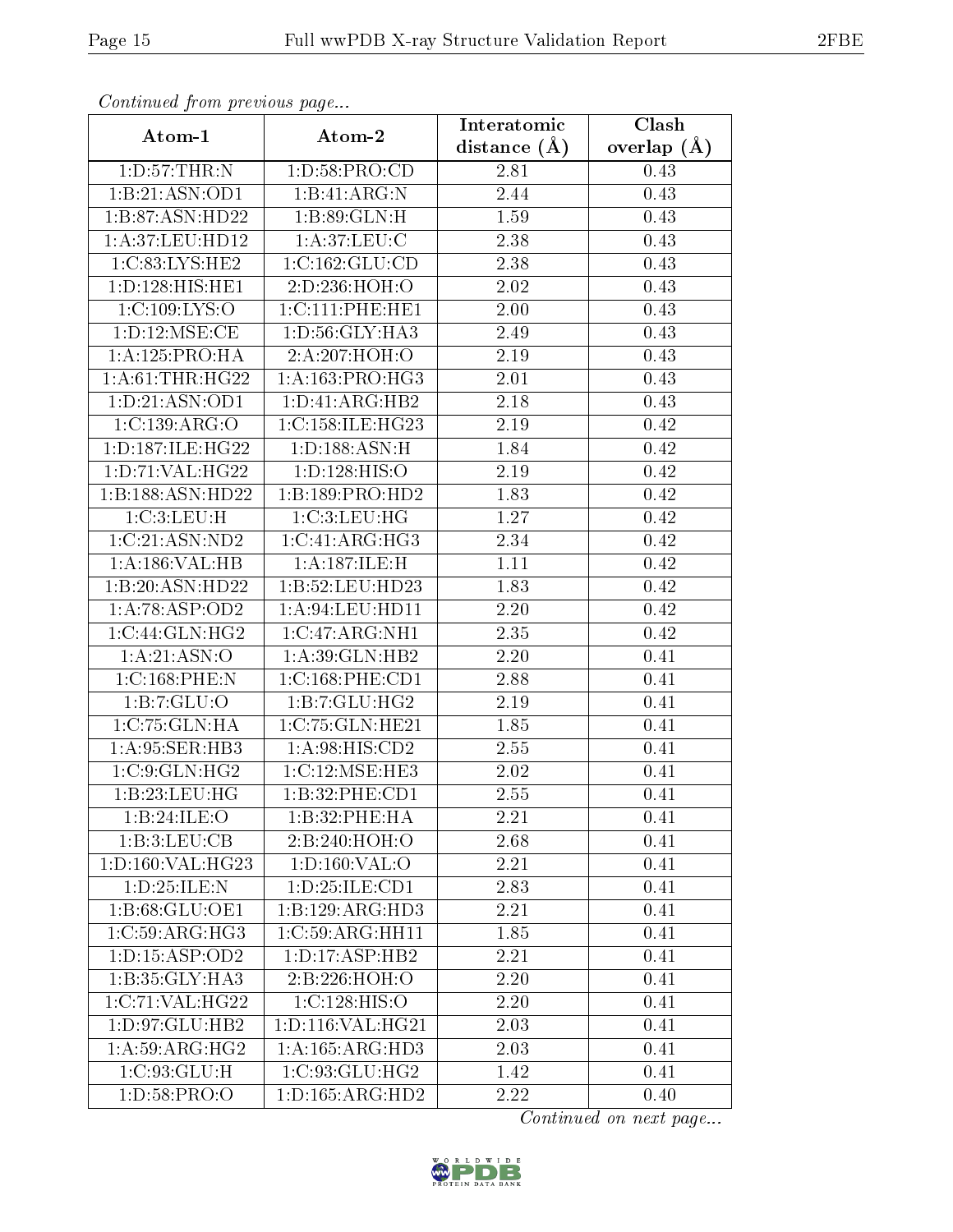| Atom- $1$         | Atom-2              | Interatomic<br>distance $(A)$ | Clash<br>(Å<br>overlap |
|-------------------|---------------------|-------------------------------|------------------------|
| 1:C:97:GLU:CG     | 1: D: 189: PRO: HB3 | 2.46                          | 0.40                   |
| 1: D: 71: VAL: O  | 1: D: 74: SER: HB3  | 2.21                          | 0.40                   |
| 1:B:42:LYS:HA     | 1:B:43:GLU:CD       | 2.41                          | 0.40                   |
| 1:B:79:VAL:HA     | 1:B:167:PHE:O       | 2.21                          | 0.40                   |
| 1:C:157:GLU:HG3   | 1:D:133:PHE:CE1     | 2.56                          | 0.40                   |
| 1:C:49:ASP:OD2    | 1:C:89:GLN:HA       | 2.22                          | 0.40                   |
| 1:A:113:ALA:HB2   | 1:A:121:LEU:HD21    | 2.03                          | 0.40                   |
| 1: A:83: LYS: HB2 | 1: A:86: VAL:HG13   | 2.03                          | 0.40                   |

All (3) symmetry-related close contacts are listed below. The label for Atom-2 includes the symmetry operator and encoded unit-cell translations to be applied.

| Atom-1         | $\boldsymbol{\mathrm{Atom}\text{-}2}$ | Interatomic<br>distance $(A)$ | <b>Clash</b><br>overlap $(A)$ |
|----------------|---------------------------------------|-------------------------------|-------------------------------|
| 1: A:22:TYR:OH | 1:B:43:GLU:OE2[1]<br>-6551            | $1.64\,$                      | 0.56                          |
| 1:A:22:TYR:OH  | 1:B:43:GLU:CD[1]<br>6551              | 2.10                          | 0.10                          |
| 1 A 22 TYR OH  | 1:B:43:GLU:OE1                        |                               | 0.09                          |

#### 5.3 Torsion angles  $(i)$

#### 5.3.1 Protein backbone  $(i)$

In the following table, the Percentiles column shows the percent Ramachandran outliers of the chain as a percentile score with respect to all X-ray entries followed by that with respect to entries of similar resolution.

The Analysed column shows the number of residues for which the backbone conformation was analysed, and the total number of residues.

| Mol          | Chain         | Analysed         | Favoured     | Allowed    | Outliers  | Percentiles                   |
|--------------|---------------|------------------|--------------|------------|-----------|-------------------------------|
| $\mathbf{1}$ | А             | $186/201(92\%)$  | 165(89%)     | $18(10\%)$ | $3(2\%)$  | 16<br>9                       |
|              | B             | 196/201(98%)     | $176(90\%)$  | 11 $(6\%)$ | 9(5%)     | $\boxed{2}$<br>$\overline{2}$ |
|              | $\mathcal{C}$ | 197/201(98%)     | $173(88\%)$  | 17 $(9\%)$ | 7(4%)     | $\overline{4}$<br>3           |
|              | D             | $188/201(94\%)$  | 178 $(95\%)$ | $8(4\%)$   | $2(1\%)$  | 24<br>14                      |
| All          | All           | $767/804~(95\%)$ | 692 $(90\%)$ | 54 (7%)    | $21(3\%)$ | 7 <br>$\overline{5}$          |

All (21) Ramachandran outliers are listed below:

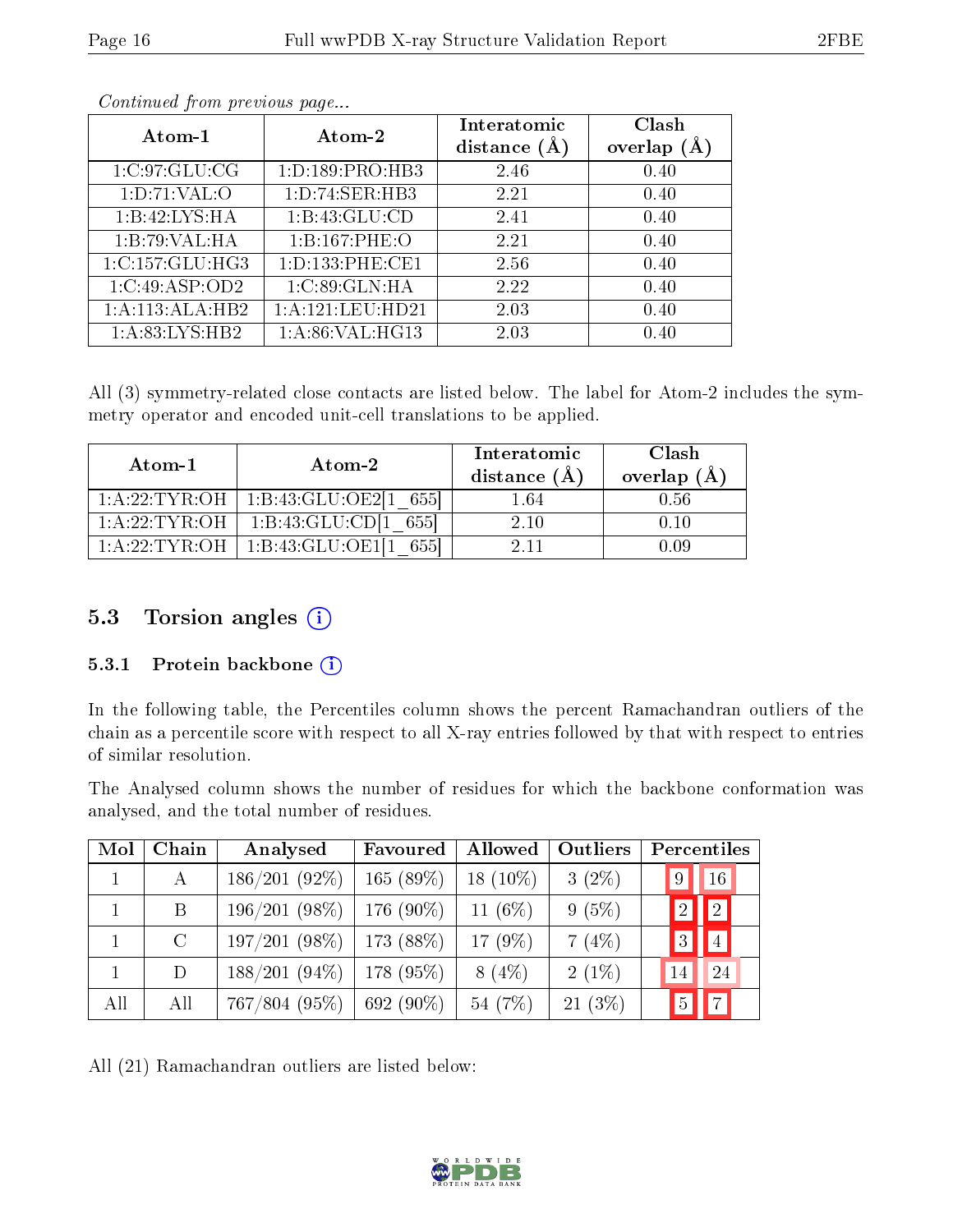| Mol            | Chain                               | Res              | Type                      |
|----------------|-------------------------------------|------------------|---------------------------|
| $\overline{1}$ | $\overline{\rm A}$                  | 186              | <b>VAL</b>                |
| $\mathbf{1}$   | $\overline{B}$                      | 43               | $\overline{\text{GLU}}$   |
| $\overline{1}$ | $\overline{B}$                      | 45               | $\overline{\rm ALA}$      |
| $\mathbf{1}$   | $\frac{\overline{C}}{\overline{C}}$ | $\overline{3}$   | LEU                       |
| $\overline{1}$ |                                     | $6\phantom{.0}$  | PRO                       |
| $\overline{1}$ |                                     | 189              | PRO                       |
| $\mathbf{1}$   | $\overline{A}$                      | 42               | $\overline{\text{LYS}}$   |
| $\overline{1}$ | $\overline{\mathbf{B}}$             | $6\phantom{.}$   | PRO                       |
| $\mathbf{1}$   | $\overline{\mathrm{B}}$             | $\overline{7}$   | $\overline{\text{GLU}}$   |
| $\overline{1}$ | $\overline{\mathbf{B}}$             | $\overline{27}$  | $\overline{{\rm GLU}}$    |
| $\overline{1}$ | $\frac{\overline{C}}{\overline{C}}$ | $\overline{4}$   | $\overline{\text{GLY}}$   |
| $\mathbf{1}$   |                                     | 10               | VAL                       |
| $\overline{1}$ | $\frac{\overline{C}}{D}$            | 43               | $\overline{\mathrm{GLU}}$ |
| $\mathbf{1}$   |                                     | 186              | <b>VAL</b>                |
| $\overline{1}$ | $\frac{\overline{A}}{\overline{B}}$ | 39               | $\widetilde{{\rm GLN}}$   |
| $\overline{1}$ |                                     | $\overline{10}7$ | $\overline{{\rm GLU}}$    |
| $\mathbf{1}$   | $\frac{\overline{C}}{B}$            | $\overline{42}$  | $\overline{\text{LYS}}$   |
| $\overline{1}$ |                                     | $\overline{177}$ | $\overline{\text{ASP}}$   |
| $\mathbf{1}$   | $\overline{\rm C}$                  | $\overline{2}$   | PRO                       |
| $\mathbf{1}$   | $\overline{\mathbf{B}}$             | 21               | $\overline{A}$ SN         |
| $\overline{1}$ | $\overline{\mathrm{B}}$             | $\overline{2}$   | $\overline{\text{PRO}}$   |

#### 5.3.2 Protein sidechains (i)

In the following table, the Percentiles column shows the percent sidechain outliers of the chain as a percentile score with respect to all X-ray entries followed by that with respect to entries of similar resolution.

The Analysed column shows the number of residues for which the sidechain conformation was analysed, and the total number of residues.

| Mol | Chain         | Analysed         | Rotameric    | Outliers |    | Percentiles |
|-----|---------------|------------------|--------------|----------|----|-------------|
|     | $\mathsf{A}$  | $166/172(96\%)$  | 157 $(95%)$  | 9(5%)    | 22 | 40          |
|     | B             | $173/172(101\%)$ | 156 (90%)    | 17 (10%) | 8  | 14          |
|     | $\mathcal{C}$ | $174/172(101\%)$ | 160 $(92\%)$ | 14 (8%)  | 12 | 22          |
|     | D             | $168/172(98\%)$  | 156 (93%)    | 12(7%)   | 14 | 27          |
| All | AIL           | 681/688 (99%)    | 629 (92%)    | 52 (8%)  | 13 | 24          |

All (52) residues with a non-rotameric sidechain are listed below:

| Mol | Chain   Res | Type |
|-----|-------------|------|
|     |             |      |

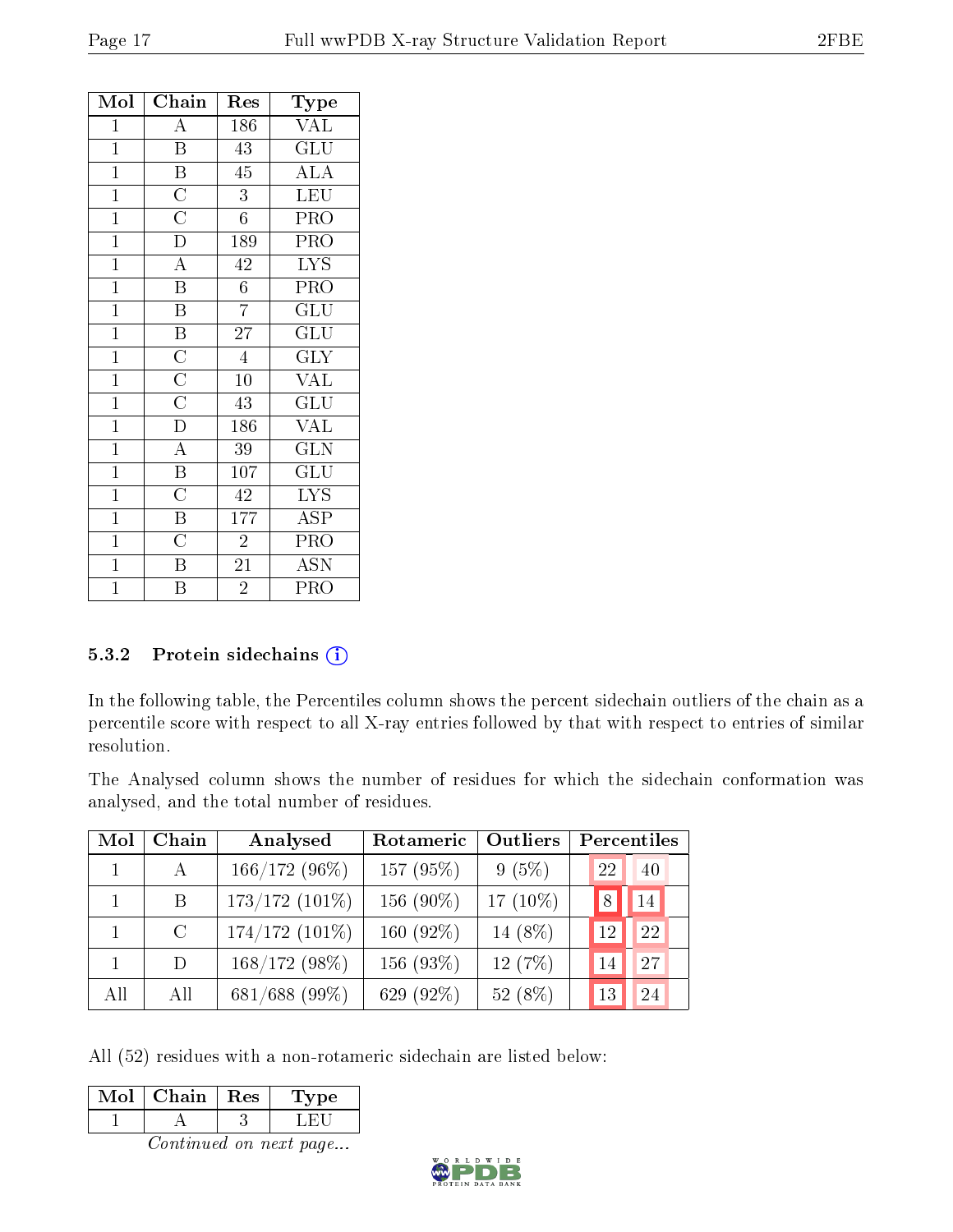| Mol            | $\overline{\text{Chain}}$                                                                                                                                                                                                                 | Res              | $\overline{\phantom{a}}$<br>Type                      |
|----------------|-------------------------------------------------------------------------------------------------------------------------------------------------------------------------------------------------------------------------------------------|------------------|-------------------------------------------------------|
| $\mathbf{1}$   | $\mathbf{A}$                                                                                                                                                                                                                              | 9                | $\overline{\text{GLN}}$                               |
| $\overline{1}$ | $\overline{A}$                                                                                                                                                                                                                            | $\overline{24}$  | <b>ILE</b>                                            |
| $\mathbf{1}$   |                                                                                                                                                                                                                                           | $\overline{27}$  | $\overline{\text{GLU}}$                               |
| $\overline{1}$ |                                                                                                                                                                                                                                           | $\overline{39}$  | $\overline{\text{GLN}}$                               |
| $\overline{1}$ |                                                                                                                                                                                                                                           | $\overline{43}$  | $\overline{\text{GLU}}$                               |
| $\mathbf{1}$   |                                                                                                                                                                                                                                           | 88               | $\overline{\text{ARG}}$                               |
| $\mathbf{1}$   | $\frac{\overline{A}}{\overline{A}}$ $\frac{\overline{A}}{\overline{A}}$ $\frac{\overline{A}}{\overline{A}}$ $\frac{\overline{A}}{\overline{B}}$                                                                                           | 121              | LEU                                                   |
| $\mathbf{1}$   |                                                                                                                                                                                                                                           | 186              | $\overline{\text{VAL}}$                               |
| $\overline{1}$ |                                                                                                                                                                                                                                           | $\overline{3}$   | <b>LEU</b>                                            |
| $\overline{1}$ | $\overline{\mathbf{B}}$                                                                                                                                                                                                                   | $\overline{5}$   | $\overline{\text{SER}}$                               |
| $\mathbf{1}$   | $\overline{\mathbf{B}}$                                                                                                                                                                                                                   | $\overline{9}$   | $\overline{\text{GLN}}$                               |
| $\mathbf{1}$   | $\overline{B}$                                                                                                                                                                                                                            | 11               | $\overline{\rm ASP}$                                  |
| $\overline{1}$ | $\overline{\mathbf{B}}$                                                                                                                                                                                                                   | $\overline{29}$  | LEU                                                   |
| $\overline{1}$ | $\overline{\mathrm{B}}$                                                                                                                                                                                                                   | 37               | <b>LEU</b>                                            |
| $\overline{1}$ | $\overline{\mathrm{B}}$                                                                                                                                                                                                                   | $\overline{42}$  | <b>LYS</b>                                            |
| $\mathbf{1}$   | $\overline{\mathrm{B}}$                                                                                                                                                                                                                   | 43               | $\overline{{\rm GLU}}$                                |
| $\overline{1}$ | $\overline{\mathrm{B}}$                                                                                                                                                                                                                   | 44               | $\overline{\text{GLN}}$                               |
| $\mathbf{1}$   | $\overline{\mathbf{B}}$                                                                                                                                                                                                                   | $\overline{87}$  | $\overline{ASN}$                                      |
| $\overline{1}$ | $\overline{\mathrm{B}}$                                                                                                                                                                                                                   | $\overline{93}$  | $\overline{\text{GLU}}$                               |
| $\overline{1}$ | $\overline{\mathrm{B}}$                                                                                                                                                                                                                   | <b>106</b>       | $\bar{\rm{ARG}}$                                      |
| $\overline{1}$ | $\overline{B}$                                                                                                                                                                                                                            | 172              | $\overline{\rm ARG}$                                  |
| $\overline{1}$ | $\overline{\mathbf{B}}$                                                                                                                                                                                                                   | 179              | $\overline{\text{SER}}$                               |
| $\overline{1}$ | $\overline{\mathrm{B}}$                                                                                                                                                                                                                   | 181              | $\overline{\text{LEU}}$                               |
| $\overline{1}$ | $\overline{B}$                                                                                                                                                                                                                            | 188              | $\overline{\text{ASN}}$                               |
| $\mathbf{1}$   | $\overline{\mathbf{B}}$                                                                                                                                                                                                                   | 198              | $\overline{\text{SER}}$                               |
| $\mathbf{1}$   | $\frac{\overline{\text{C}}}{\overline{\text{C}}}}$ $\frac{\overline{\text{C}}}{\overline{\text{C}}}$                                                                                                                                      | $\overline{c}$   | $\overline{\text{PRO}}$                               |
| $\overline{1}$ |                                                                                                                                                                                                                                           | $\overline{3}$   | LEU                                                   |
| $\mathbf{1}$   |                                                                                                                                                                                                                                           | $\overline{17}$  | $\overline{\text{ASP}}$                               |
| $\overline{1}$ |                                                                                                                                                                                                                                           | $\overline{21}$  | $\overline{\mathrm{ASN}}$                             |
| $\mathbf{1}$   |                                                                                                                                                                                                                                           | 25               | ILE                                                   |
| $\mathbf{1}$   | $\frac{\overline{C}}{\overline{C}}\frac{\overline{C}}{\overline{C}}\frac{\overline{C}}{\overline{C}}\frac{\overline{C}}{\overline{C}}\frac{\overline{C}}{\overline{C}}\frac{\overline{C}}{\overline{D}}\frac{\overline{D}}{\overline{D}}$ | 87               | $\overline{\text{ASN}}$                               |
| $\mathbf{1}$   |                                                                                                                                                                                                                                           | 92               | $\overline{\text{ILE}}$                               |
| $\mathbf 1$    |                                                                                                                                                                                                                                           | 93               | $\overline{{\rm GLU}}$                                |
| $\overline{1}$ |                                                                                                                                                                                                                                           | $\overline{111}$ | $\overline{\text{PHE}}$                               |
| $\mathbf 1$    |                                                                                                                                                                                                                                           | 121              | LEU<br>LEU                                            |
| $\mathbf{1}$   |                                                                                                                                                                                                                                           | $\overline{181}$ |                                                       |
| $\mathbf{1}$   |                                                                                                                                                                                                                                           | 185              | $\frac{\overline{\text{SER}}}{\text{SER}}$            |
| $\overline{1}$ |                                                                                                                                                                                                                                           | 197              |                                                       |
| $\mathbf{1}$   |                                                                                                                                                                                                                                           | 199              |                                                       |
| $\mathbf 1$    |                                                                                                                                                                                                                                           | $\overline{3}$   | $\frac{\overline{\text{GLU}}}{\overline{\text{LEU}}}$ |
| $\mathbf 1$    |                                                                                                                                                                                                                                           | 9                |                                                       |
| $\mathbf{1}$   | $\bar{\rm D}$                                                                                                                                                                                                                             | 10               | $\overline{\text{VAL}}$                               |

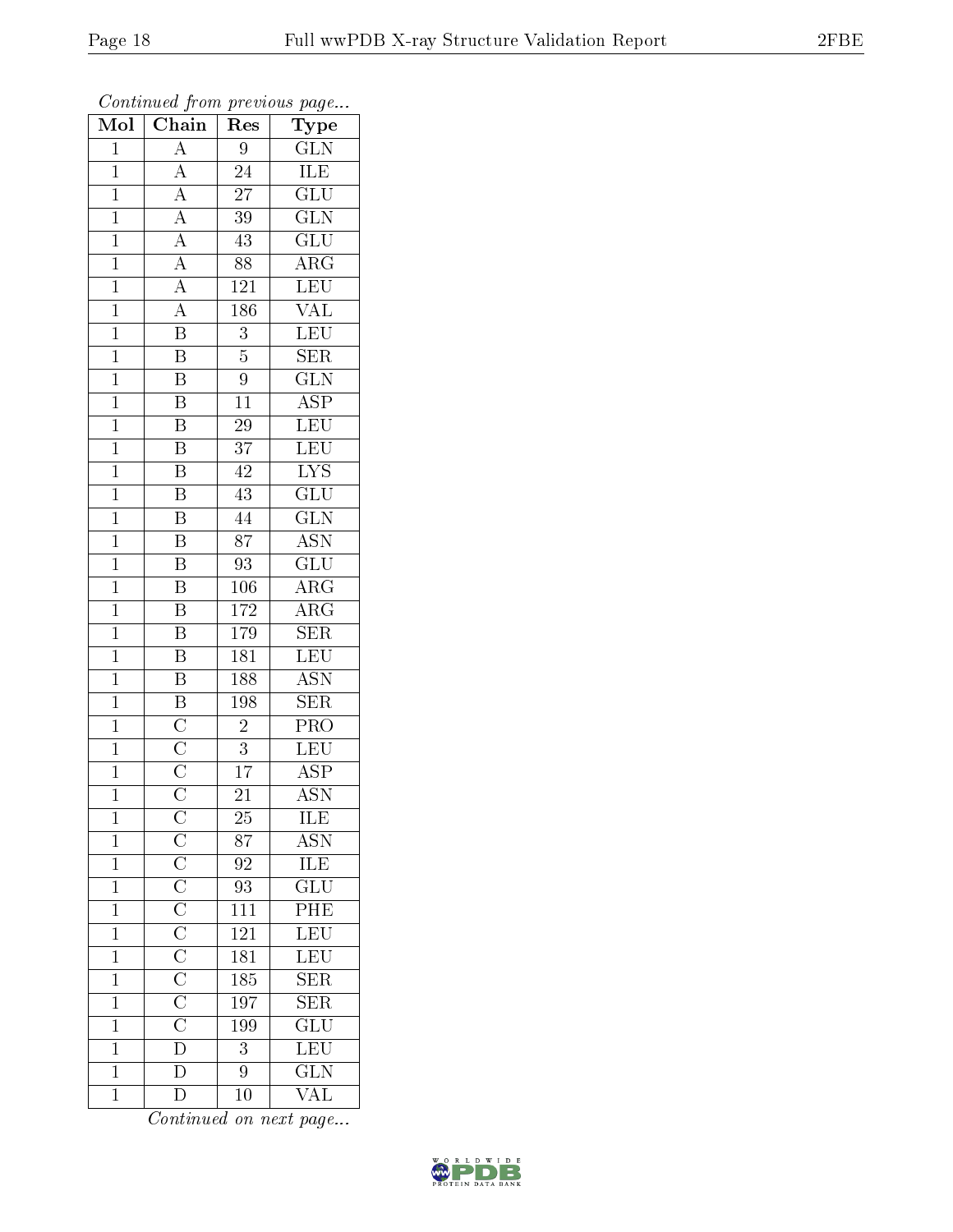| Mol          | Chain | Res | Type       |
|--------------|-------|-----|------------|
| $\mathbf{1}$ | Ð     | 54  | <b>VAL</b> |
| 1            | I)    | 59  | $\rm{ARG}$ |
| $\mathbf{1}$ | D     | 88  | $\rm{ARG}$ |
| 1            | D     | 107 | GLU        |
| 1            | D     | 121 | LEU        |
| 1            | D     | 126 | GLN        |
| 1            | D     | 185 | SER.       |
| 1            | Ð     | 187 | ILE        |
|              |       | 188 | ASN        |

Some sidechains can be flipped to improve hydrogen bonding and reduce clashes. All (24) such sidechains are listed below:

| Mol            | $\overline{\text{Chain}}$                                                                                                                                                                                | Res             | $_{\rm Type}$             |
|----------------|----------------------------------------------------------------------------------------------------------------------------------------------------------------------------------------------------------|-----------------|---------------------------|
| $\mathbf 1$    |                                                                                                                                                                                                          | 9               | $\overline{\text{GLN}}$   |
| $\overline{1}$ | $\frac{\overline{A}}{\overline{A}}$ $\frac{\overline{A}}{\overline{A}}$ $\frac{\overline{A}}{\overline{B}}$                                                                                              | $\overline{21}$ | $\overline{ASN}$          |
| $\overline{1}$ |                                                                                                                                                                                                          | 44              | $\overline{\text{GLN}}$   |
| $\overline{1}$ |                                                                                                                                                                                                          | $\overline{89}$ | $\overline{\text{GLN}}$   |
| $\overline{1}$ |                                                                                                                                                                                                          | $\overline{98}$ | $\overline{HIS}$          |
| $\overline{1}$ |                                                                                                                                                                                                          | $\overline{9}$  | $\overline{\text{GLN}}$   |
| $\overline{1}$ | $\overline{\mathbf{B}}$                                                                                                                                                                                  | $20\,$          | $\overline{\mathrm{ASN}}$ |
| $\overline{1}$ | $\overline{B}$                                                                                                                                                                                           | $\overline{87}$ | $\overline{\text{ASN}}$   |
| $\mathbf{1}$   |                                                                                                                                                                                                          | 188             | $\overline{\mathrm{ASN}}$ |
| $\overline{1}$ |                                                                                                                                                                                                          | $\overline{9}$  | $\overline{\text{GLN}}$   |
| $\overline{1}$ |                                                                                                                                                                                                          | 20              | $\overline{\text{ASN}}$   |
| $\overline{1}$ |                                                                                                                                                                                                          | $\overline{21}$ | $\overline{\text{ASN}}$   |
| $\overline{1}$ |                                                                                                                                                                                                          | 44              | $\overline{\text{GLN}}$   |
| $\overline{1}$ |                                                                                                                                                                                                          | $\overline{75}$ | $\overline{\text{GLN}}$   |
| $\overline{1}$ |                                                                                                                                                                                                          | $\overline{87}$ | $\overline{\text{ASN}}$   |
| $\overline{1}$ |                                                                                                                                                                                                          | $\overline{98}$ | $\overline{HIS}$          |
| $\overline{1}$ |                                                                                                                                                                                                          | 126             | $\overline{\text{GLN}}$   |
| $\overline{1}$ |                                                                                                                                                                                                          | 9               | $\overline{\text{GLN}}$   |
| $\overline{1}$ |                                                                                                                                                                                                          | 44              | $\overline{\text{GLN}}$   |
| $\overline{1}$ | $\frac{\overline{B}}{C}\frac{\overline{C}}{C}\frac{\overline{C}}{C}\frac{\overline{C}}{C}\frac{\overline{C}}{C}\frac{\overline{C}}{C}\frac{\overline{D}}{D}\frac{\overline{D}}{D}\frac{\overline{D}}{D}$ | 89              | $\overline{\text{GLN}}$   |
| $\overline{1}$ |                                                                                                                                                                                                          | 126             | $\overline{\text{GLN}}$   |
| $\overline{1}$ | $\overline{D}$                                                                                                                                                                                           | 170             | $\overline{HIS}$          |
| $\overline{1}$ | $\overline{D}$                                                                                                                                                                                           | 178             | <b>GLN</b>                |
| $\overline{1}$ | $\overline{\mathrm{D}}$                                                                                                                                                                                  | 188             | $\overline{\text{ASN}}$   |

#### 5.3.3 RNA (i)

There are no RNA molecules in this entry.

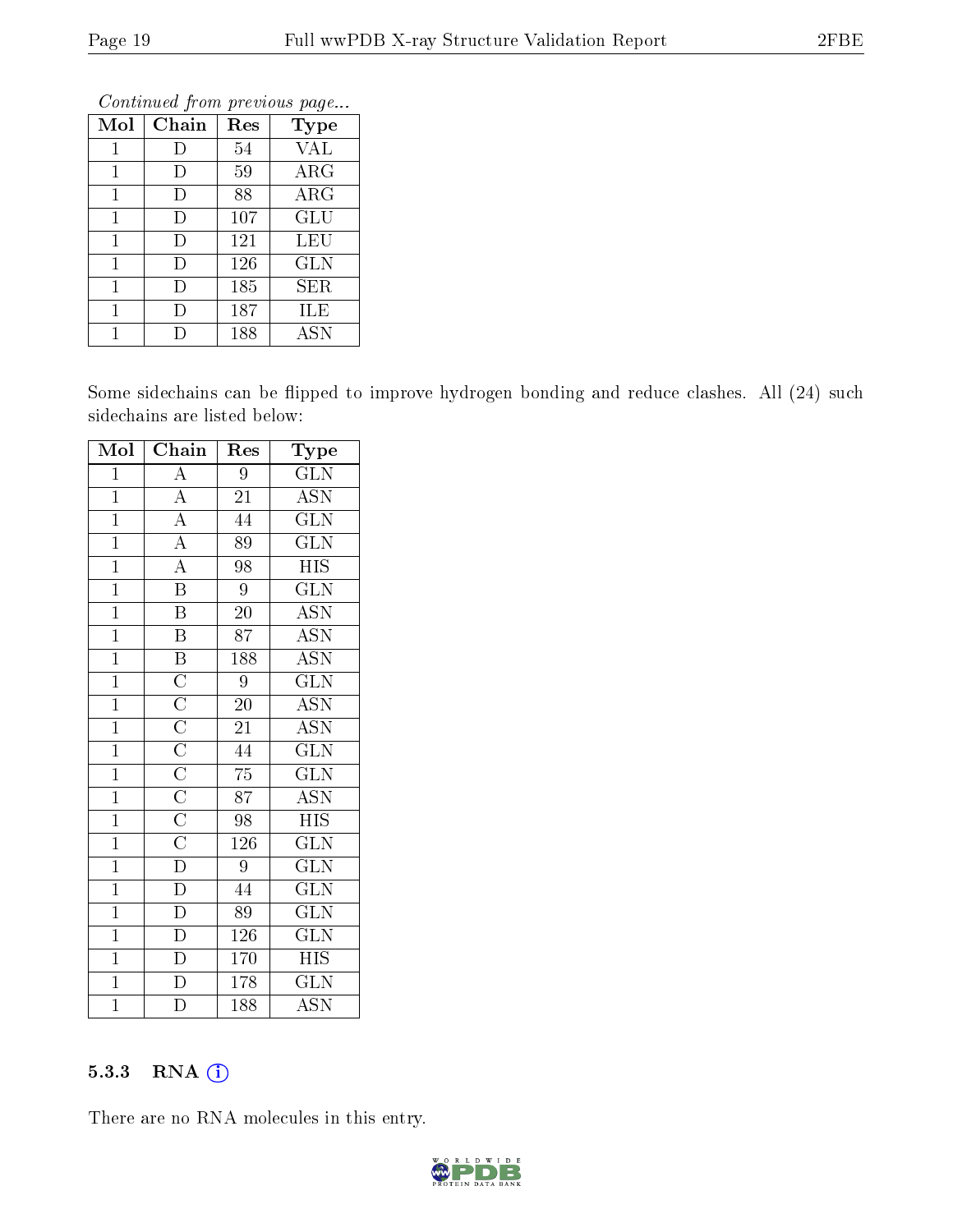#### 5.4 Non-standard residues in protein, DNA, RNA chains (i)

There are no non-standard protein/DNA/RNA residues in this entry.

#### 5.5 Carbohydrates (i)

There are no carbohydrates in this entry.

#### 5.6 Ligand geometry (i)

There are no ligands in this entry.

#### 5.7 [O](https://www.wwpdb.org/validation/2017/XrayValidationReportHelp#nonstandard_residues_and_ligands)ther polymers  $(i)$

There are no such residues in this entry.

#### 5.8 Polymer linkage issues (i)

There are no chain breaks in this entry.

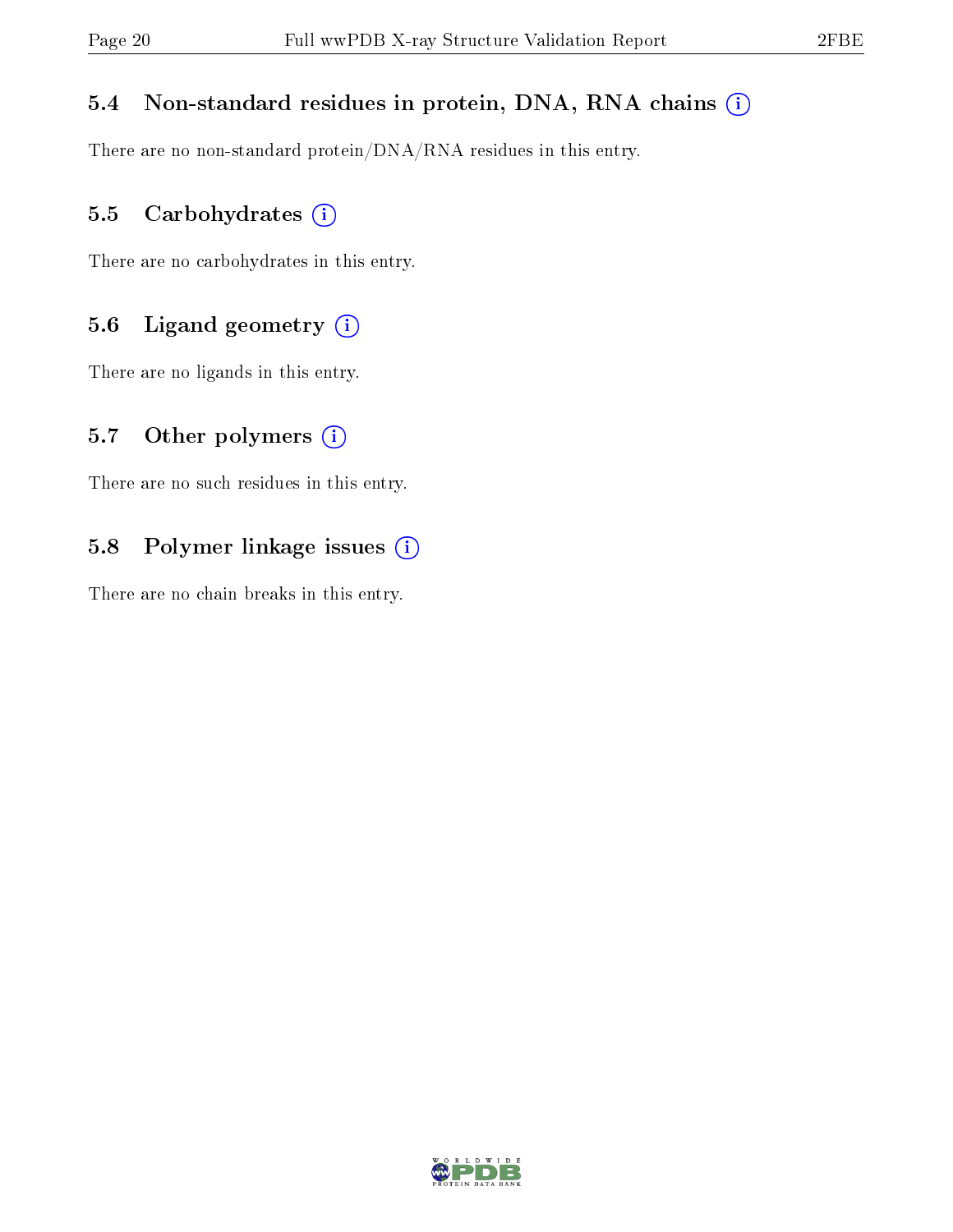### 6 Fit of model and data  $(i)$

### 6.1 Protein, DNA and RNA chains  $(i)$

In the following table, the column labelled  $#RSRZ> 2'$  contains the number (and percentage) of RSRZ outliers, followed by percent RSRZ outliers for the chain as percentile scores relative to all X-ray entries and entries of similar resolution. The OWAB column contains the minimum, median,  $95<sup>th</sup>$  percentile and maximum values of the occupancy-weighted average B-factor per residue. The column labelled ' $Q< 0.9$ ' lists the number of (and percentage) of residues with an average occupancy less than 0.9.

| Mol | Chain | Analysed         | $<$ RSRZ $>$ | $\#\text{RSRZ}{>}2$        |    | $OWAB(A^2)$     | Q <sub>0.9</sub>          |
|-----|-------|------------------|--------------|----------------------------|----|-----------------|---------------------------|
|     | А     | $185/201(92\%)$  | 0.08         | (4%)<br>29<br>9            | 32 | 23, 46, 87, 115 | 7(3%)                     |
|     | B     | 195/201(97%)     | 0.26         | 14 $(7%)$<br>15            | 16 | 29, 53, 88, 100 | $(1\%)$<br>3 <sup>1</sup> |
|     |       | 196/201(97%)     | 0.10         | (5%)<br>28<br>$10^{\circ}$ | 30 | 24, 47, 84, 106 | $(2\%)$<br>4              |
|     | D     | 187/201(93%)     | $-0.28$      | $(2\%)$<br>63<br>4         | 67 | 18, 34, 59, 127 | $3(1\%)$                  |
| All | All   | $763/804~(94\%)$ | 0.04         | $(4\%)$<br>30<br>37        | 33 | 18, 45, 86, 127 | $(2\%)$<br>17             |

All (37) RSRZ outliers are listed below:

| Mol            | Chain                     | Res            | Type                    | $_{\rm RSRZ}$    |
|----------------|---------------------------|----------------|-------------------------|------------------|
| $\mathbf{1}$   | A                         | 187            | ILE                     | 7.5              |
| $\overline{1}$ | $\overline{\rm D}$        | 189            | PRO                     | 7.4              |
| $\mathbf{1}$   | $\mathbf D$               | 190            | $\overline{\text{SER}}$ | 7.4              |
| $\mathbf{1}$   | $\overline{\rm C}$        | $\overline{5}$ | SER                     | $6.0\,$          |
| $\overline{1}$ | D                         | 188            | $\overline{A}$ SN       | $\overline{5}.6$ |
| $\mathbf{1}$   | $\boldsymbol{B}$          | 175            | $\overline{\text{GLN}}$ | $5.6\,$          |
| $\mathbf{1}$   | $\overline{A}$            | 188            | <b>ASN</b>              | 5.4              |
| $\mathbf{1}$   | B                         | $\overline{5}$ | SER                     | 4.5              |
| $\overline{1}$ | $\overline{\rm C}$        | $\overline{7}$ | GLU                     | 4.4              |
| $\mathbf{1}$   | $\boldsymbol{A}$          | 186            | <b>VAL</b>              | $3.9\,$          |
| $\overline{1}$ | $\boldsymbol{B}$          | 6              | PRO                     | $3.6\,$          |
| $\overline{1}$ | $\overline{\rm A}$        | 38             | <b>SER</b>              | 3.6              |
| $\overline{1}$ | $\overline{B}$            | 43             | GLU                     | $\overline{3.5}$ |
| $\mathbf{1}$   | $\boldsymbol{A}$          | 42             | <b>LYS</b>              | 3.5              |
| $\overline{1}$ | $\overline{\rm C}$        | 6              | PRO                     | 3.4              |
| $\overline{1}$ | $\boldsymbol{B}$          | 122            | TRP                     | $\!3.2\!$        |
| $\overline{1}$ | $\boldsymbol{\mathrm{B}}$ | 8              | PHE                     | $3.0\,$          |
| $\mathbf{1}$   | $\mathbf{D}$              | 187            | ILE                     | 3.0              |
| $\mathbf{1}$   | $\mathcal{C}$             | 10             | <b>VAL</b>              | 2.9              |
| $\mathbf{1}$   | $\boldsymbol{B}$          | 44             | <b>GLN</b>              | 2.9              |
| $\mathbf{1}$   | А                         | 27             | GLU                     | 2.9              |